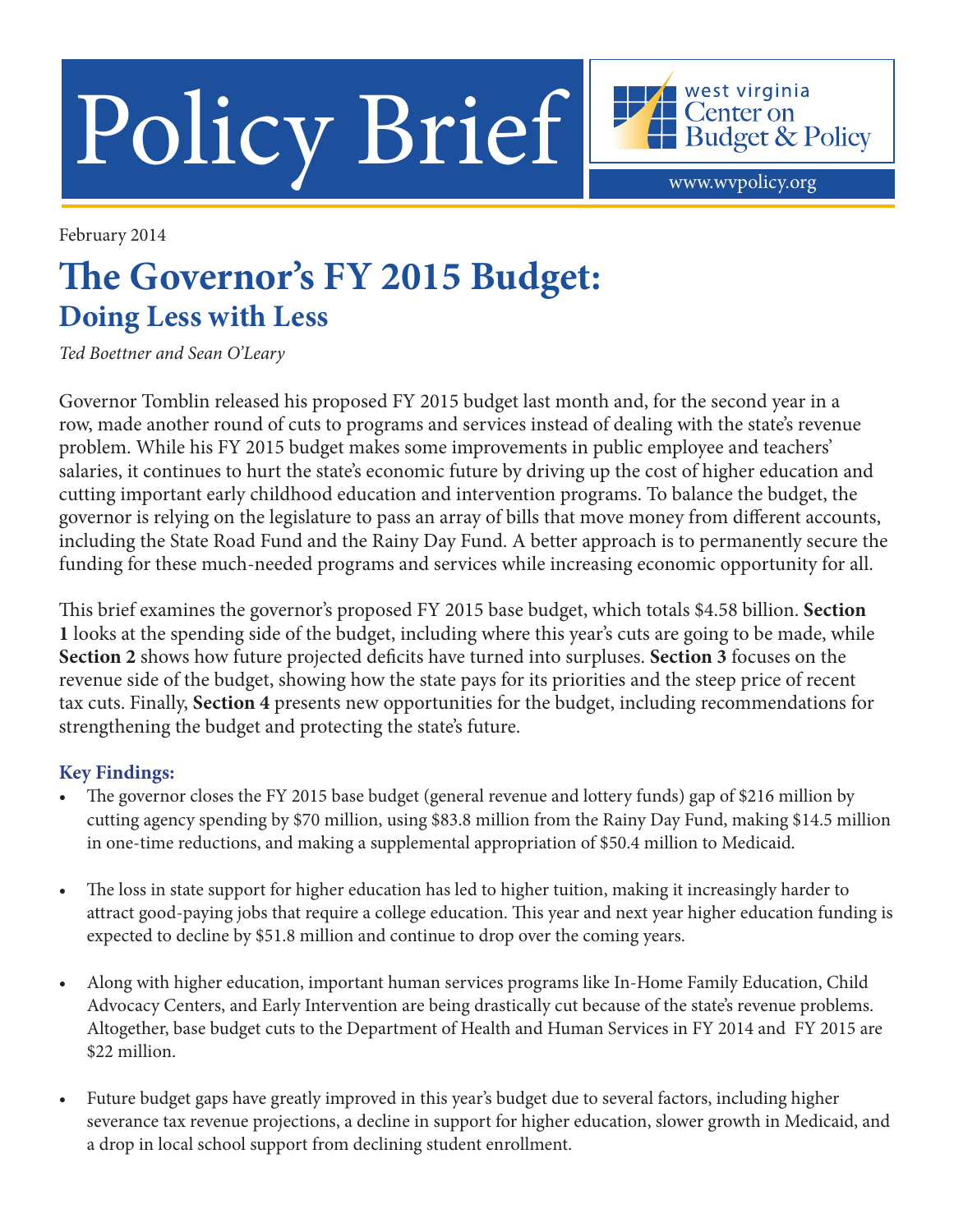- The base budget for FY 2015 is lower than seven years ago. This decline is primarily associated with major tax cuts enacted in 2006 and 2007 that will lower revenues by an estimated \$425 million in FY 2015.
- Because of the large reduction to its revenue base, the state is investing less than it did before the tax cuts were enacted. General revenue funds as a share of state personal income have declined from above seven percent in 2006 to 6.2 percent in 2013 and will continue to fall in the coming years.
- The only major source of revenue growth from FY 2015 to FY 2018 will be in severance, personal income, and sales and use taxes.
- To grow our economy and build a shared prosperity, the state will have to have the resources necessary to invest in areas like higher education and human services. Options include increasing the tobacco products tax, expanding the sales tax to more services, taxing high-income earners that have more discretionary income, scaling back personal income exemptions and coal tax preferences, and extending the workers' compensation debt taxes on natural resources.

# **Section One: Our Budget Priorities for FY 2015**

This section gives a brief overview of Governor Tomblin's proposed FY 2015 budget appropriations, how he intends to balance the budget, and how his cuts to important programs such as higher education will make it more difficult to grow the state's economy and workforce.

### **Overview of the Governor's FY 2015 Base Budget Expenditures**

Governor Tomblin's FY 2015 budget appropriates \$4.58 billion from the base budget, which includes the General Revenue Fund, the Lottery Fund, and the Excess Lottery Fund. Public education makes up over \$2 billion of the base budget, while over \$1 billion is dedicated for Health and Human Services (**Figure 1**).



*Source*: Governor's FY 2015 Budget Presentation.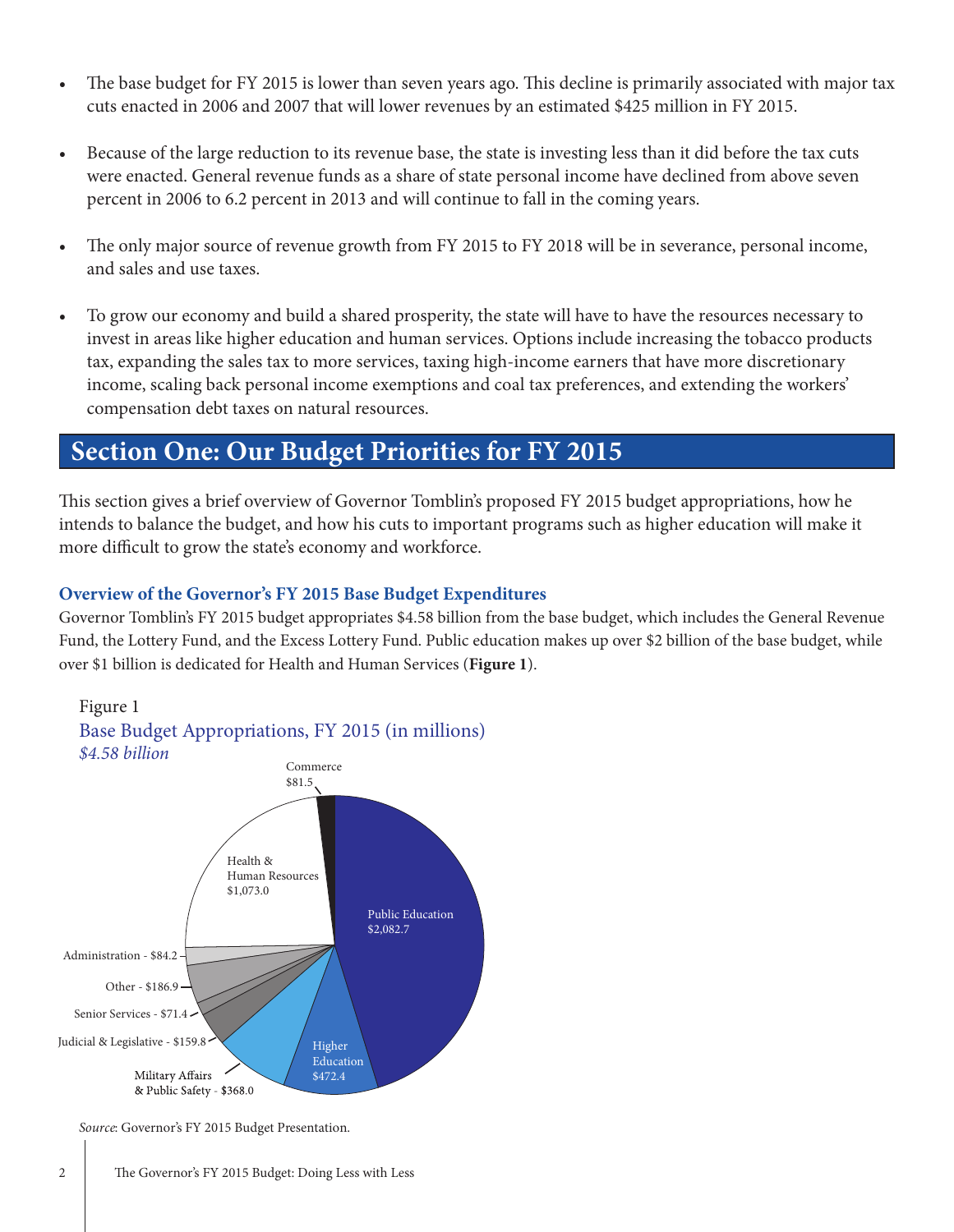The FY 2015 base budget includes funding for a two-percent pay raise for teachers and school service personnel and a \$504 across the board pay raise for state employees. While the salary enhancements add \$41.7 million to the base budget, cuts elsewhere offset any growth in the overall base budget.

Balancing the FY 2015 budget also relies on cutting various subsidies appropriated from the Excess Lottery Fund by 15 percent, and transferring the savings to General Revenue. The subsidies currently support greyhound and thoroughbred racing, as well as county and municipal governments. Legislative action is needed to cut the subsidies, as they are statutorily required. The 15 percent cut will free up \$39.12 million for the General Revenue Fund.

### **Balancing the FY 2015 Base Budget**

Like in FY 2014, West Virginia faced a significant shortfall for FY 2015's base budget. The FY 2014 base budget totaled \$4.64 billion. To maintain that current level, adjusting for growth in the general costs of government services, plus the proposed salary enhancements, the FY 2015 base budget would need to total \$4.80 billion. However, the revenue available to fund the base budget is only \$4.58 billion, creating a \$216 million budget gap (**Table 1**). Overall, the ongoing base budget increased by \$129.5 million from FY 2014.

#### Table 1 **FY 2015 Budget Gap**

| <b>I</b> tem                          | Amount<br>(thousands) |
|---------------------------------------|-----------------------|
| FY 2014 Base Budget Appropriations    | \$4,640,091           |
| FY 2015 Ongoing Base Budget           | \$4,796,636           |
| FY 2015 Base Budget Available Revenue | \$4,580,403           |
| FY 2015 Base Budget Gap               | $-$ \$216,233         |

*Source*: Governor's FY 2015 Executive Budget.

The increase in the ongoing base budget is driven by Medicaid, which needs an additional \$87 million, other DHHR social programs, and the salary enhancements. Some of the increase was offset by reductions to State Aid for Schools (school aid formula) driven by property tax revenue increases and falling enrollment, reducing the appropriation by \$29.5 million from FY 2014.

The FY 2015 base budget takes several approaches to closing the \$216 million budget gap. Like in FY 2014, the governor has requested an across-the-board budget cut of 7.5 percent, with a number of exemptions, and a smaller 3.75 percent cut for higher education. In total, these cuts close the gap by \$70 million with \$44.7 million of the cuts in the General Revenue Fund, \$5.3 million from the Lottery Fund, and \$20 million from the Excess Lottery Fund (**Table 2**). The largest cut is out of the Excess Lottery Fund, where \$20 million is cut from the Water Development Authority, accounting for almost 29 percent of the base budget total cuts. Nearly one-fifth, or \$4 million, of the base budget cuts comes from Higher Education.

In addition to the \$70 million in budget cuts, there were a number of one-time reductions used to help close the budget gap. Appropriations for the Volunteer Fire Department's workers' compensation subsidy were reduced by \$2.5 million, teachers' retirement by \$5.1 million, and the Health Institution Facility by \$3.5 million due to available funding from other sources, including special revenue. PEIA was reduced by \$3.4 million in the School Aid Formula due to excess balances for local school boards.

Finally, Medicaid's base budget appropriation was reduced in two ways. \$50.4 million will be funded through FY 2014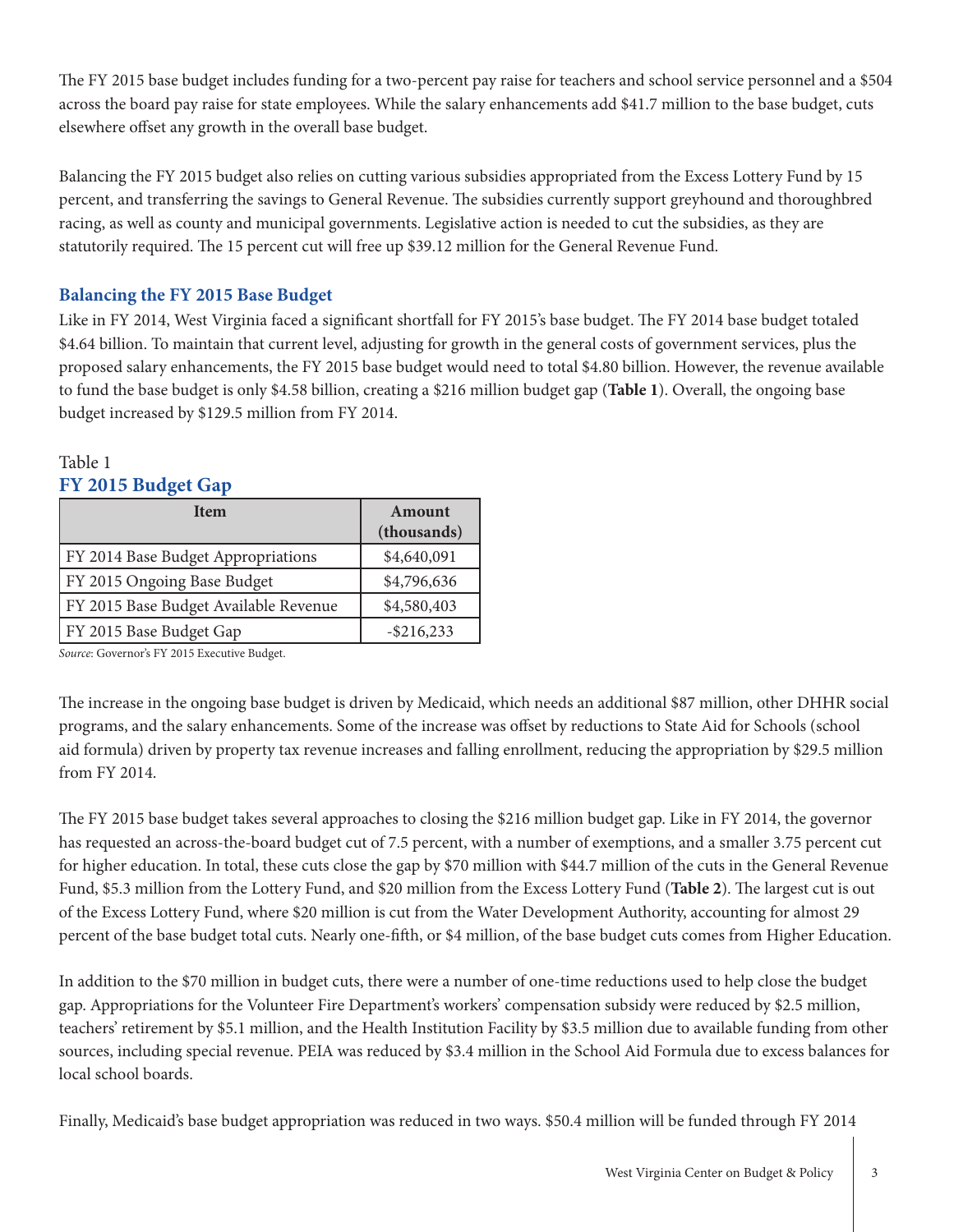supplementals and Medicaid surplus, and the Rainy Day Fund will be tapped to provide \$83.8 million in FY 2015. These one-time reductions add up to \$148.7 million which, when added to the \$70 million in cuts, close the FY 2015 gap (**Table 3**).

|                                    | General<br>Revenue | Lottery     | <b>Excess</b><br>Lottery | <b>Total</b> | Percent of<br><b>Total</b> |
|------------------------------------|--------------------|-------------|--------------------------|--------------|----------------------------|
| Executive                          | \$3,024,919        |             |                          | \$3,024,919  | 4.3%                       |
| Administration                     | \$1,954,180        |             |                          | \$1,954,180  | 2.8%                       |
| Commerce                           | \$2,432,913        | \$511,623   |                          | \$2,944,536  | 4.2%                       |
| Education                          | \$7,185,402        | \$1,391,314 |                          | \$8,576,716  | 12.3%                      |
| <b>Education and the Arts</b>      | \$1,094,994        | \$1,434,081 |                          | \$2,529,075  | 3.6%                       |
| <b>Environmental Protection</b>    | \$580,489          |             |                          | \$580,489    | 0.8%                       |
| Health and Human Resources         | \$5,309,393        |             |                          | \$5,309,393  | 7.6%                       |
| Military Affairs and Public Safety | \$6,879,203        |             |                          | \$6,879,203  | 9.8%                       |
| Revenue                            | \$2,084,771        |             |                          | \$2,084,771  | 3.0%                       |
| Transportation                     | \$503,837          |             |                          | \$503,837    | 0.7%                       |
| <b>Higher Education</b>            | \$13,624,577       | \$284,327   |                          | \$13,908,904 | 19.9%                      |
| Senior Services                    |                    | \$1,673,478 |                          | \$1,673,478  | 2.4%                       |
| Water Development Authority        |                    |             | \$20,000,000             | \$20,000,000 | 28.6%                      |
| <b>Total</b>                       | \$44,674,678       | \$5,294,823 | \$20,000,000             | \$69,969,501 | 100.0%                     |

### Table 2 **Governor's \$70 Million in Budget Cuts**

*Source*: Governor's FY 2015 Budget Presentation.

### Table 3 **Closing the FY 2015 Budget Gap**

| <b>Action</b>                           | Amount          |  |  |
|-----------------------------------------|-----------------|--|--|
| <b>Base Budget Cuts</b>                 | \$70.0 million  |  |  |
| One-time reductions                     | \$14.5 million  |  |  |
| FY 2014 Supplementals (Medicaid)        | \$50.4 million  |  |  |
| Transfer from Rainy Day Fund (Medicaid) | \$83.8 million  |  |  |
| <b>Total</b>                            | \$218.7 million |  |  |

*Source*: Governor's FY 2015 Executive Budget.

Note: Total of \$218 million includes amount needed to close the \$216 million base budget gap plus \$2 million in one-time expenditures.

### **Feeling the Pain: Higher Education and Health Service Cuts**

The state's higher education system continues to bear the brunt of repeated budget cuts. FY 2015's \$13.9 million cut to higher education comes on top of FY 2014's initial \$34.8 million cut and \$3.1 million mid-year cut, bringing the total cuts to higher education over the past two years to \$51.8 million.

State support for higher education was weakening even before the past two years' cuts. While the number of full-time equivalent students enrolled in a higher education institution in West Virginia grew from 75,043 in 2007 to 80,256 in 2013, the amount the state spends to support higher education grew much slower. As a result, even if enrollment remains flat this year, the state will spend \$1,780 less per student in FY 2015 than it did in FY 2008, adjusting for inflation (**Figure 2**).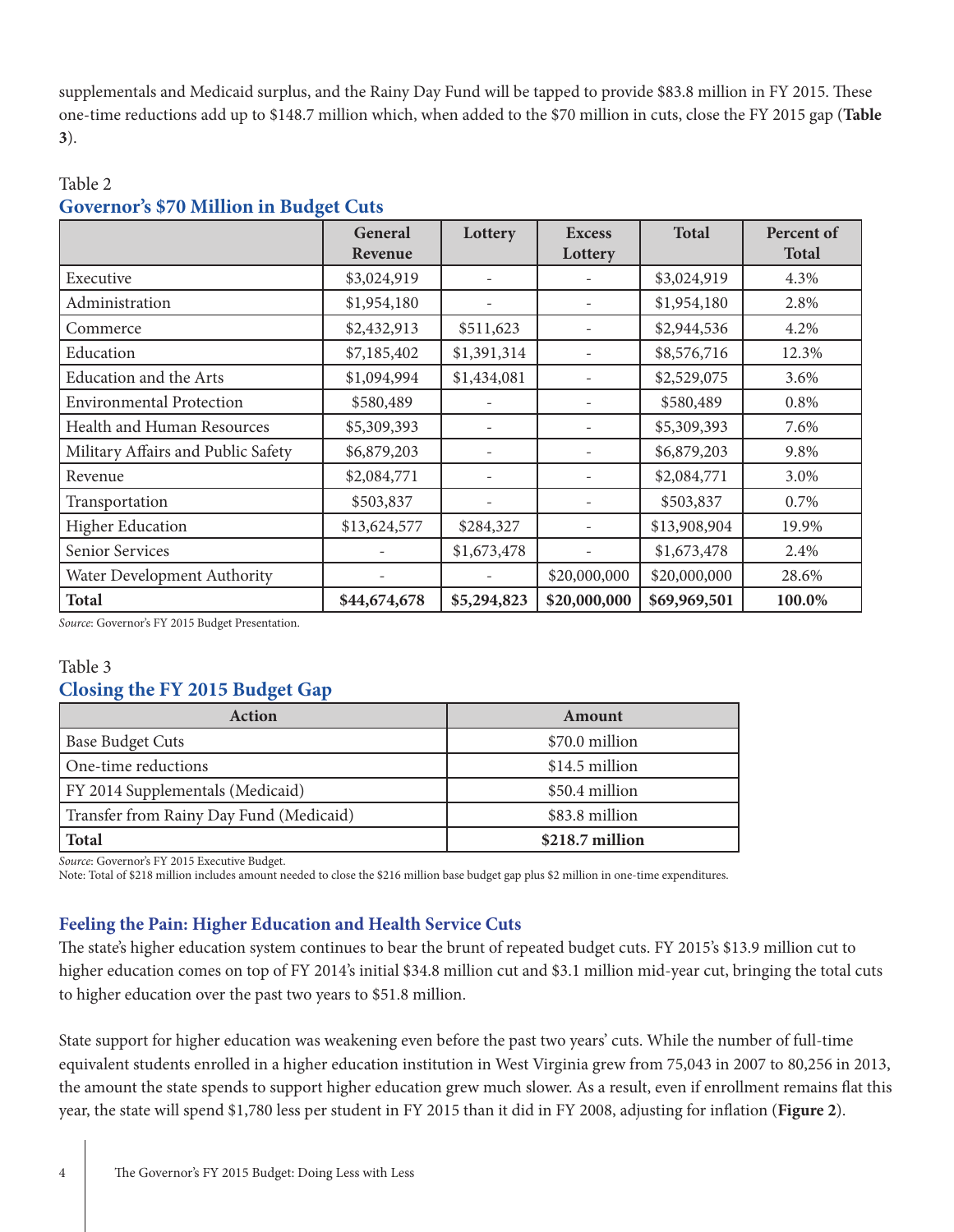

Source: West Virginia Higher Education Policy Commission and Bureau of Economic Analysis, Executive Budget FY 2009-2015.

Note: Assumes no enrollment growth in FY 2014 & FY 2015.

As the state weakens its support for higher education, pushing tuition higher and making college unaffordable for many of its residents, it may also undermine its future. West Virginia already has one of lowest percentages of college graduates in its labor force in the country.<sup>1</sup> And a well-educated workforce is more important than ever to the state's economic health.

For example, in the late 1970s, there was a relatively weak link between the educational attainment level of a state's workforce and its median wage (**Figure 3**). However, today, that link is much stronger, and a state with a higher share of college graduates in its workforce is much more likely to see higher wages (**Figure 4**).



Source: Economic Policy Institute Analysis of Current Population Survey Data. Percentage of Workforce with a Bachelor's Degree in 1979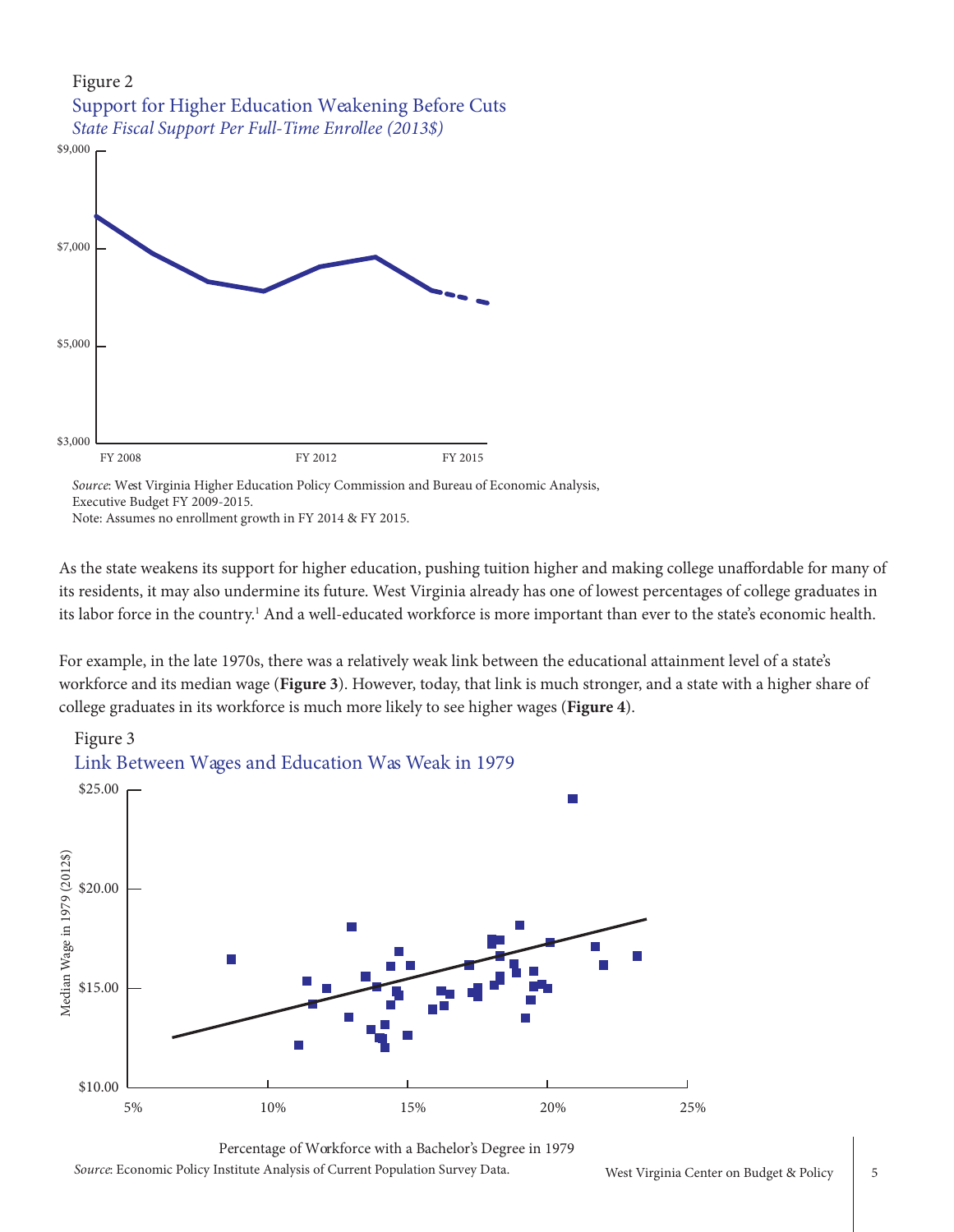

Thirty years ago it was relatively easy to find a high-paying job in manufacturing, even if one only had a high school education. Today, those types of jobs have all but disappeared, and most high-paying jobs tend to require a post-secondary degree, making a highly educated workforce more important than ever. By raising higher education costs through cutting state support, West Virginia makes it that much harder to attract the good-paying jobs that require a college education.

Low levels of education in the adult population can also put additional strains on the state's budget. For example, in West Virginia, an adult with just a high school diploma is three times as likely to receive Medicaid as an adult with a college degree (**Figure 5**). Currently, most West Virginia adults receiving Medicaid are disabled. And, just like for the rest of the population, job opportunities for adults with disabilities are much wider for those with a college education.<sup>2</sup>

The likelihood of being imprisoned also decreases with educational attainment. In 2010, nearly all of West Virginia's prison population had only a high school degree or less.<sup>3</sup> Only 5.2 percent of inmates had an education beyond high school, compared to 42.6 percent of the population statewide.

And while higher education funding was cut in recent years, it looks unlikely that those cuts will be restored. According to projections in the governor's FY 2015 budget, the state will appropriate less for higher education in FY 2019, than it did in FY 2008. Adjusting for inflation, higher education funding will be down by over \$168 million, or 29.4 percent by FY 2019 (**Figure 6**).

Along with higher education, a number of important health and human services are threatened by weakening budget support. Included in this year's \$70 million budget cut are cuts to In-Home Family Education, Family Resource Networks, Domestic Violence Programs, Child Advocacy Centers, Early Intervention, Pediatric Dental Services, Vaccine for Children, Maternal and Child Health Clinics, and Health Right Free Clinics among others (see Appendix for full list).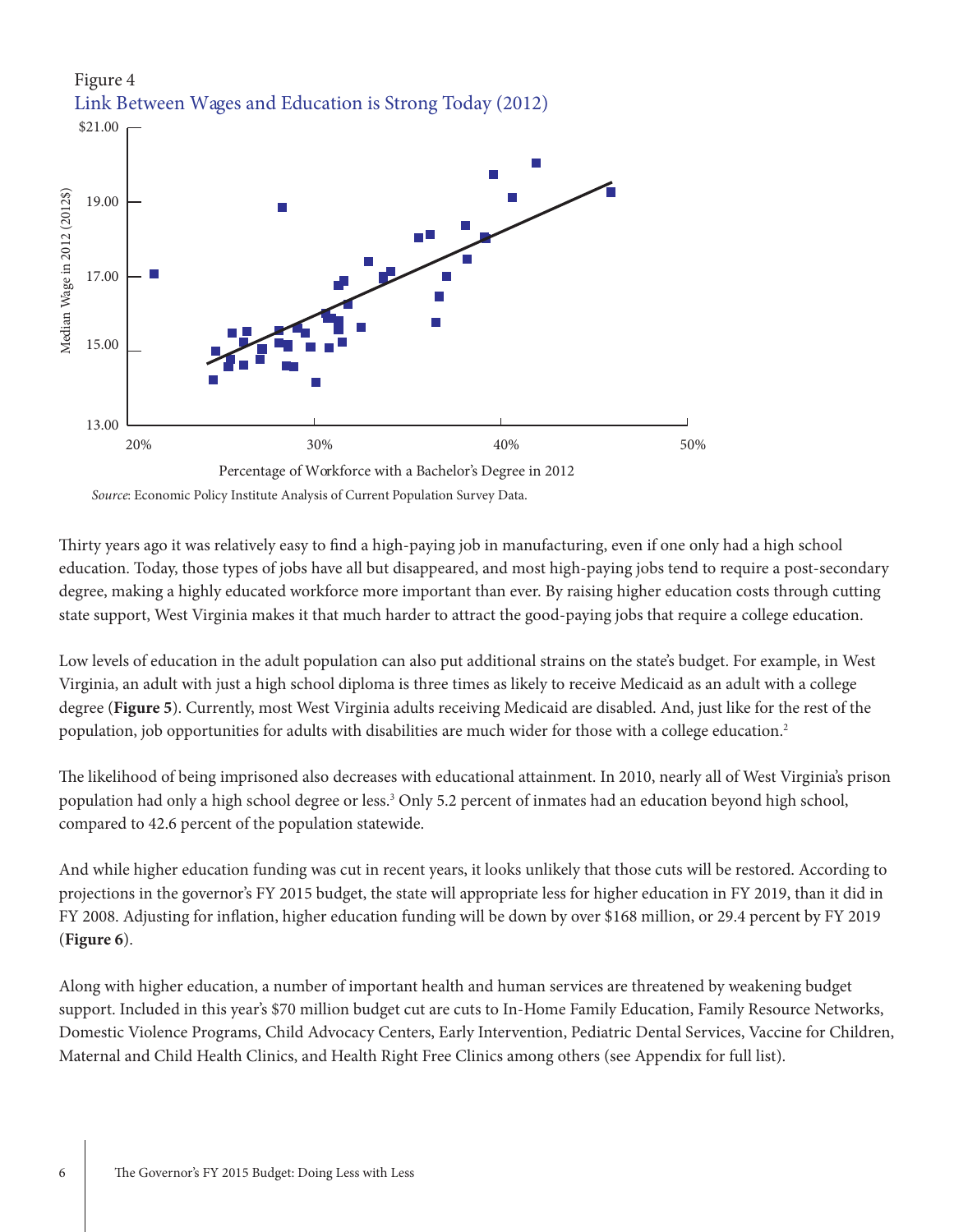# Figure 5 Educated Adults Less Likely to Receive Medicaid *Percentage of Working-Age West Virginians Receiving Medicaid (by Education Level)*



*Source*: WVCBP analysis of March 2011, 2012 and 2013 Current Population Supplement and Current Population Survey.

### Figure 6

# No Restoration for Higher Education Cuts *Base Budget Higher Education Appropriations FY 2008-FY 2019 (millions of 2015\$)*



Source: Governor's Executive Budget FY 2011-2015, Bureau of Labor Statistics.

Note: Actual expenditures FY 2009-FY 2013, Budgeted FY 2014, Recommended FY 2015, Projected FY 2016-FY 2019. FY 2015 base budget cuts applied in projected years in the same proportion as in their initial year.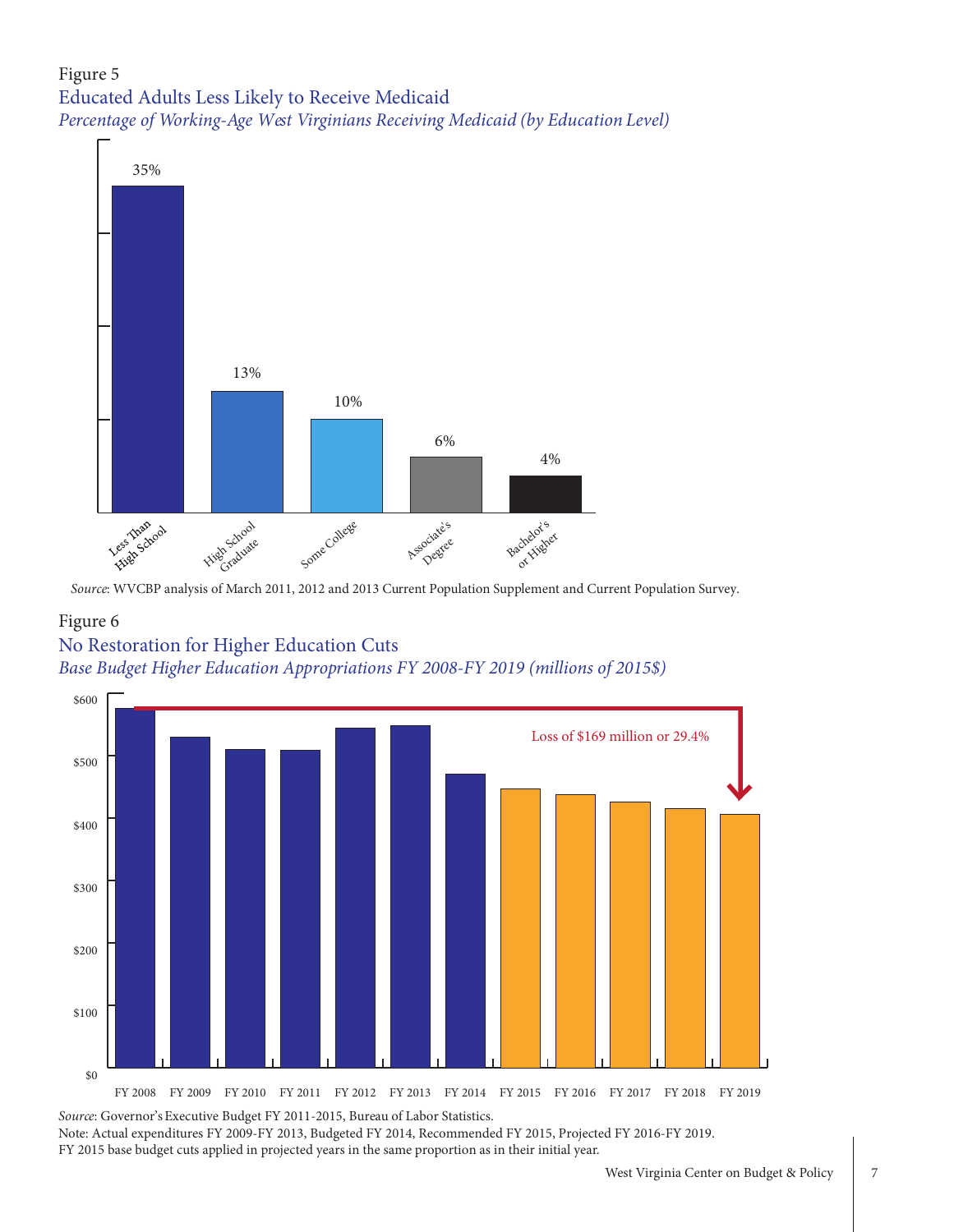In addition to being cut in the FY 2015 budget, a number of these programs have seen little to no growth in a number of years. **Table 4** compares the FY 2015 appropriation for several health and human services programs to the program's actual expenditure in FY 2013. Not only did the recent cuts put these programs below last year's funding level, the state is also giving less support than it did eight years ago.

| Program                         | FY 2013 Actual | FY 2015 Proposed | Change        | Percent  |
|---------------------------------|----------------|------------------|---------------|----------|
|                                 | Expenditure    | Appropriation    |               | Change   |
| Early Intervention              | \$3,307,043    | \$2,844,884      | $-$ \$462,159 | $-14%$   |
| Pediatric Dental Services       | \$151,603      | \$51,888         | $-$ \$99,715  | $-66%$   |
| Vaccine for Children            | \$446,680      | \$333,815        | $-$112,865$   | $-25%$   |
| <b>Family Resource Networks</b> | \$1,905.367    | \$1,565,000      | $-$ \$340,367 | $-18%$   |
| Child and Family Services       | \$2,850,000    | \$1,612,000      | $-$1,238,000$ | $-43%$   |
| In-Home Family Education        | \$900,000      | \$750,000        | $-$150,000$   | $-17%$   |
| Child Advocacy Centers          | \$1,444,409    | \$1,390,558      | $-$ \$53,851  | $-3.7\%$ |

# **Cuts Taking Toll on Health and Human Service Programs**

*Source*: Governor's FY 2015 Executive Budget and All Funds Actual Expenditures Process FY 2013.

### **Base Budget Growing, but Slowly**

The budget cuts of the past two years contributed to a recent trend of slow overall growth in the base budget. Adjusting for inflation, the FY 2015 base budget has only grown by 2.4 percent since FY 2008, and is down 0.2 percent from FY 2014. Spending from the general revenue fund, where most of the cuts occurred, is actually down by \$69.2 million, adjusting for inflation, since FY 2008, a decline of 1.6% (**Figure 7**).

### Figure 7

Table 4

Base Budget Grows Slowly As Cuts Reduce General Revenue (billions of 2015\$)



Source: Governor's Executive Budget FY 2010-2015, Bureau of Labor Statistics and the Congressional Budget Office.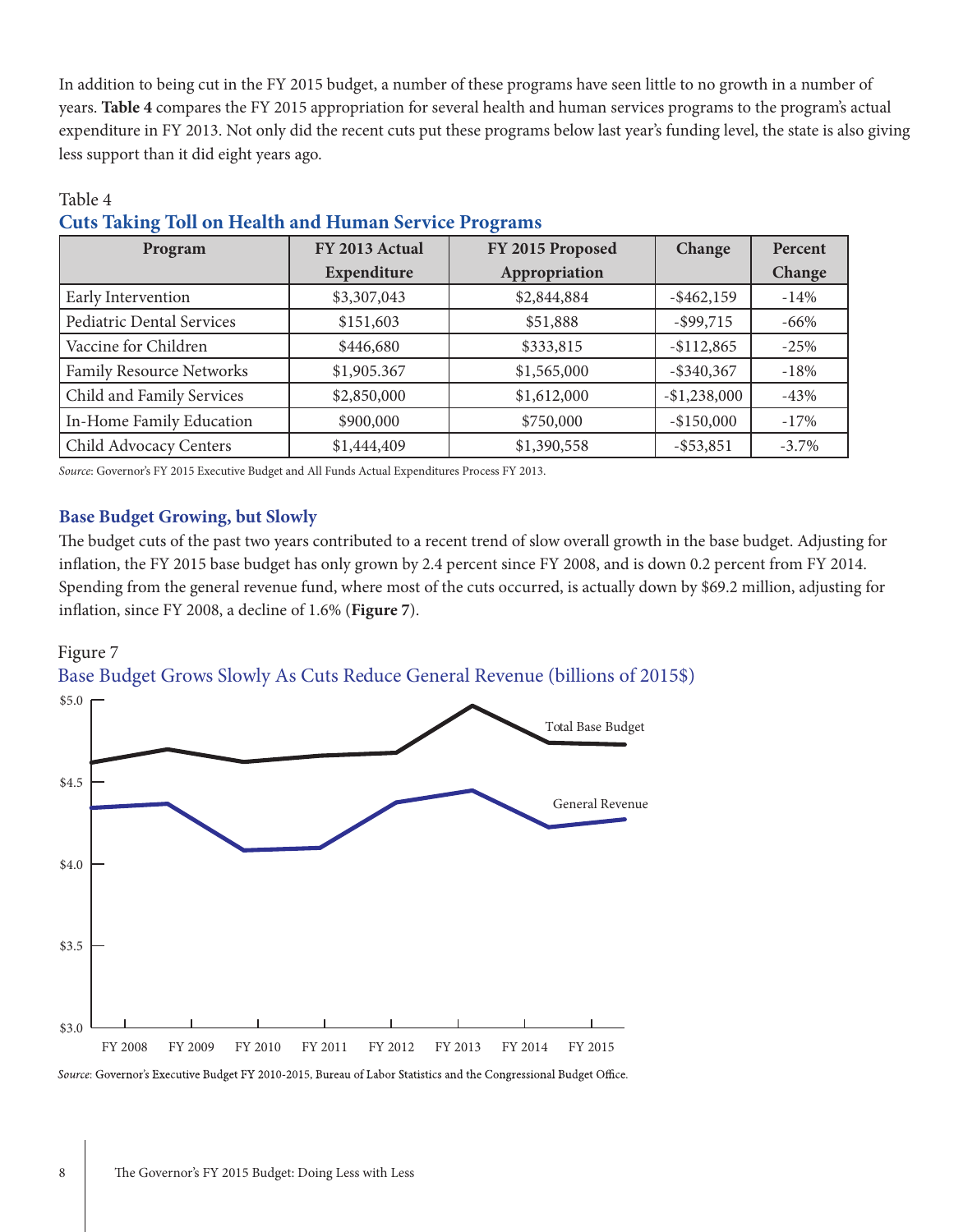Altogether, the base budget cuts of FY 2014 and FY 2015, as well as FY 2014's mid-year cuts, cut over \$178 million from the base budget, including over \$51 million from higher education, and \$22 million from DHHR (**Table 5**).

### Table 5

# **Total Budget Cuts Top \$178 Million**

| Department                         | FY 2014 Base Cut | FY 2014 Mid-Year Cut | <b>FY 2015</b>  | <b>Total</b>  |
|------------------------------------|------------------|----------------------|-----------------|---------------|
|                                    |                  |                      | <b>Base Cut</b> |               |
| Executive                          | \$2,775,000      |                      | \$3,024,919     | \$5,799,919   |
| Administration                     | \$1,719,000      | \$4,180,000          | \$1,954,180     | \$7,853,180   |
| Commerce                           | \$4,955,000      |                      | \$2,944,536     | \$7,899,536   |
| Conservation                       |                  | \$1,600,000          |                 | \$1,600,000   |
| Education                          | \$7,123,000      |                      | \$8,576,716     | \$15,699,716  |
| Education and the Arts             | \$2,981,000      |                      | \$2,529,075     | \$5,510,075   |
| <b>Environmental Protection</b>    | \$626,000        |                      | \$580,489       | \$1,206,489   |
| Health and Human Resources         | \$10,921,000     | \$6,000,000          | \$5,309,393     | \$22,230,393  |
| Military Affairs and Public Safety | \$4,683,000      | \$8,790,000          | \$6,879,203     | \$20,352,203  |
| Revenue                            | \$2,247,000      | \$1,900,000          | \$2,084,771     | \$6,231,771   |
| Transportation                     | \$536,000        |                      | \$503,837       | \$1,039,837   |
| <b>Higher Education</b>            | \$34,796,000     | \$3,100,000          | \$13,908,904    | \$51,804,904  |
| Senior Services                    | \$1,792,000      |                      | \$1,673,478     | \$3,465,478   |
| Water Development Authority        |                  |                      | \$20,000,000    | \$20,000,000  |
| Veterans' Assistance               | \$332,000        |                      |                 | \$332,000     |
| Other                              |                  | \$7,430,000          |                 | \$7,430,000   |
| Total                              | \$75,486,000     | \$33,000,000         | \$69,969,501    | \$178,455,501 |

*Source*: Governor's FY 2014 and FY 2015 Executive Budgets.

# **Section Two: Deficit to Surplus**

The governor's FY 2015 Executive Budget projects falling budget shortfalls, with the state running a small surplus by FY 2018. That is a major turnaround from last year's projections, which showed an \$82 million shortfall for FY 2018 (**Figure 8**). Overall, the outlook for the FY 2018 budget improved by \$93 million between the FY 2013 and 2014 projections.

The biggest change in the projection for FY 2018 from last year to this year is in revenue. Last year, the FY 2018 base budget revenue was projected to total \$5.057 billion. This year, the projection is \$5.134 billion, an increase of \$76.5 million, with most coming from the projections for general revenue (**Table 6**).

# Table 6 **FY 2018 Base Budget Revenue Projections (in thousands)**

| Fund            | 2013 Projection | 2014 Projection | Change   |
|-----------------|-----------------|-----------------|----------|
| General Revenue | \$4,758,350     | \$4,818,755     | \$60,405 |
| Lottery         | \$127,956       | \$140,976       | \$13,020 |
| Excess Lottery  | \$170,949       | \$174,039       | \$3,090  |
| <b>Total</b>    | \$5,057,255     | \$5,133,770     | \$76,515 |

*Source*: Governor's Executive Budget, FY 2014 and FY 2015.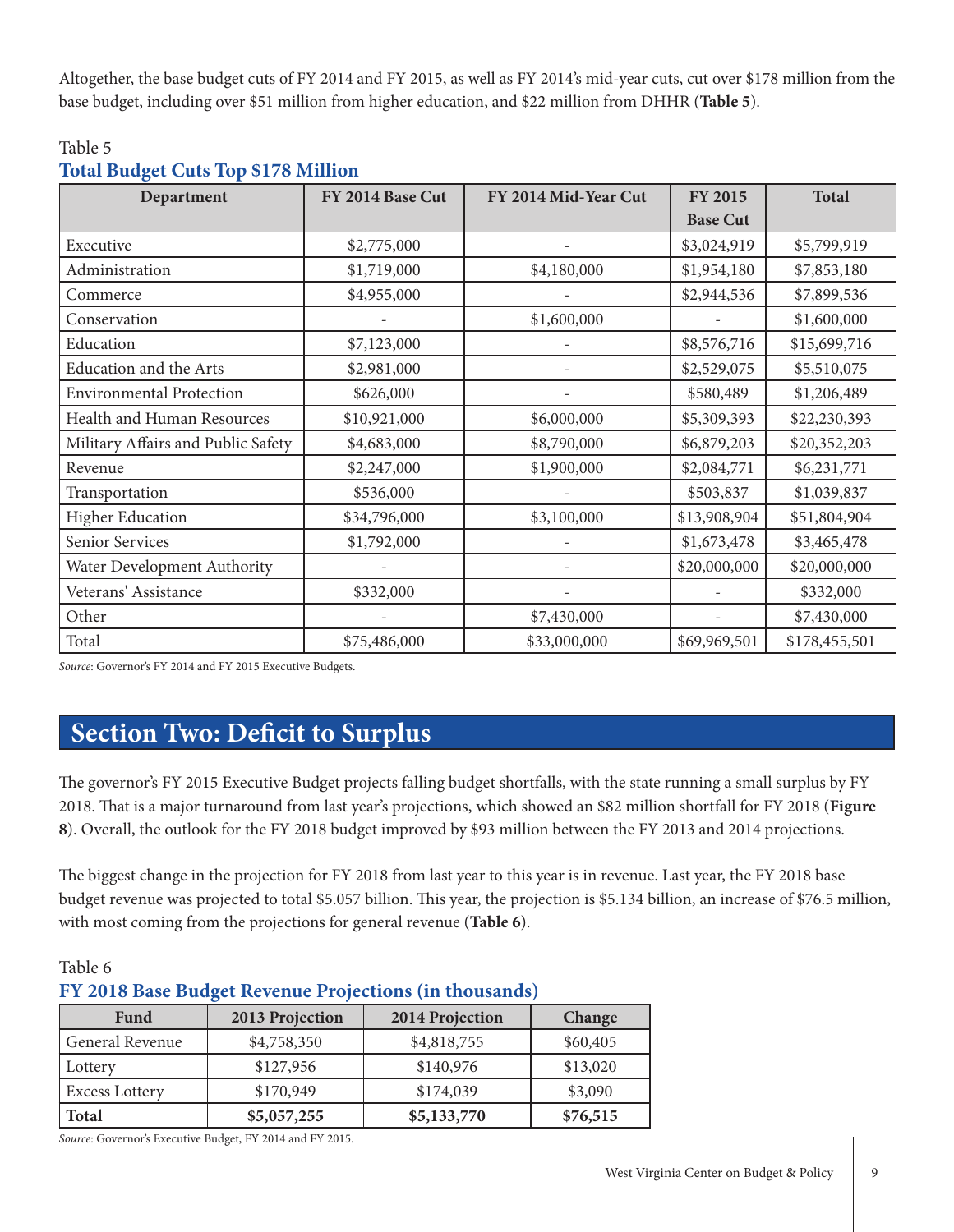## Figure 8 FY Budget Gap/Balance (in thousands)



The improved outlook in the General Revenue Fund is attributed to the severance tax. West Virginia anticipates a major increase in severance tax revenue by FY 2018, much more than projected last year. In 2013, the severance tax was projected to reach \$408.8 million by FY 2018. Now, it is projected to reach \$537.0 million, an increase of \$128 million. Where the state originally planned for flat severance tax revenues between FY 2013 and FY 2018, it now projects a 31 percent increase.

With higher revenue projections accounting for \$76.5 million of the \$93 million difference between this year's and last year's projections for the FY 2018 budget, lower expenditure projections account for the remaining \$16.5 million.

Much of the lower spending projections can be attributed to FY 2015's budget cuts, which reduced the base budget by \$70 million, compared to FY 2014. For example, FY 2015's cut to higher education reduced its base appropriation by \$13.9 million. That base cut lowered its FY 2018 projected appropriation from \$452.0 million to \$443.8 million, a difference of \$8.3 million (**Table 7**).

Not all of the lower projections, however, can be attributed to FY 2015's budget cuts. Changes to the school aid formula reduced the projection for State Aid to Schools by \$37 million, the state's various retirement plans are projected to be less costly, and Medicaid spending is projected to be lower than projected last year. And not every part of the budget saw its projection decrease. For example, aside from Medicaid, DHHR saw it projected spending increase by \$64.5 million. But overall, projected spending for FY 2018 is down \$16.5 million from last year's projection (**Table 7**).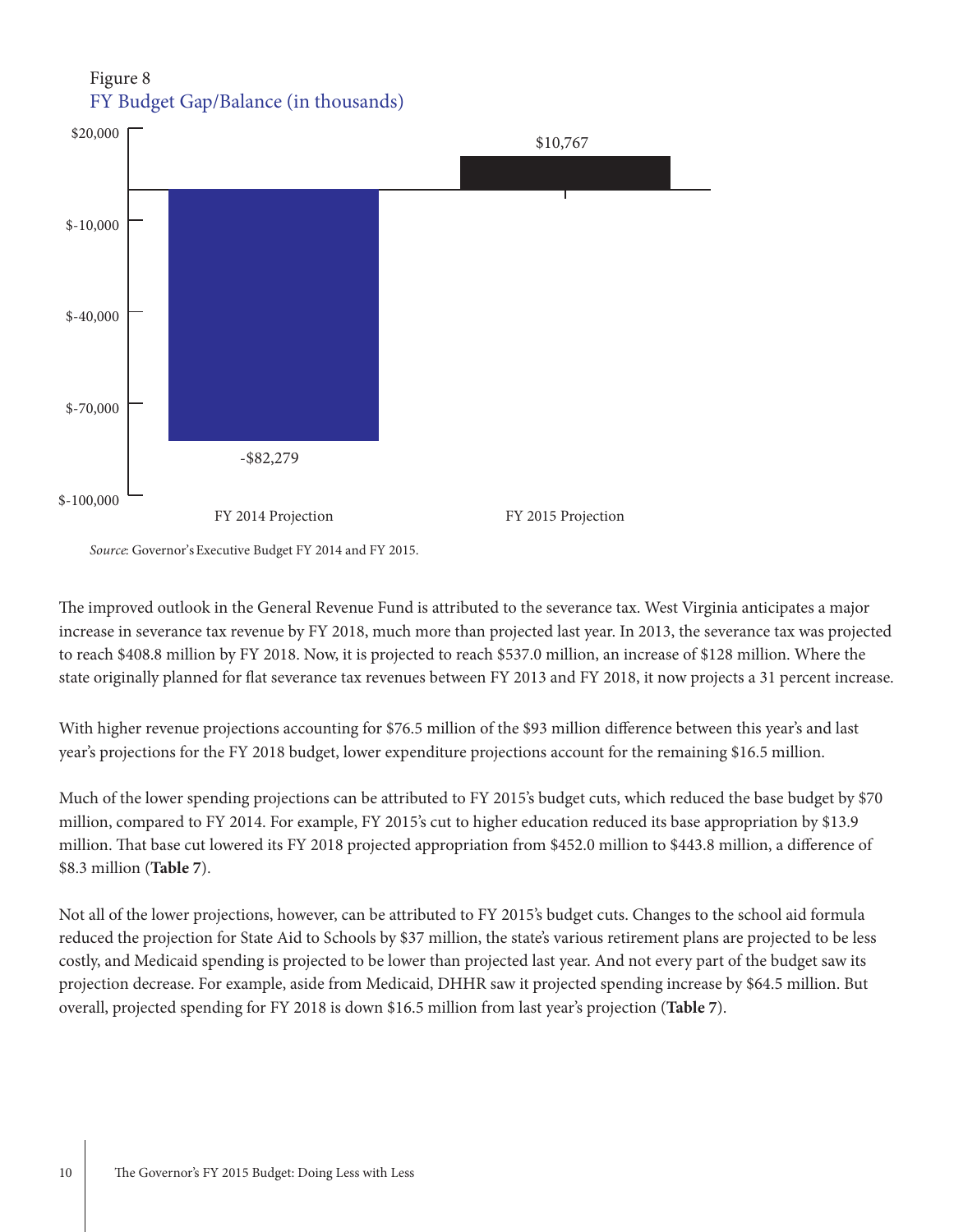| Table 7 |                                             |  |
|---------|---------------------------------------------|--|
|         | FY 2018 Base Budget Expenditure Projections |  |

| Expenditure                                               | 2013<br>Projection | 2014<br>Projection | Change       |
|-----------------------------------------------------------|--------------------|--------------------|--------------|
| PERS Employer Contribution                                | \$61,506           | \$58,306           | $-$ \$3,200  |
| PEIA Premiums                                             | \$406,831          | \$401,439          | $-$ \$5,392  |
| Teachers' Retirement Savings Realized                     | \$38,855           | \$38,000           | $-$ \$855    |
| Teachers' Retirement System                               | \$456,744          | \$440,136          | $-$16,608$   |
| State Aid to Schools (PEIA and Retirement included above) | \$1,206,456        | \$1,169,240        | $-$ \$37,216 |
| Public Education - All Other                              | \$191,942          | \$185,338          | $-$ \$6,604  |
| DHHR- Medicaid                                            | \$822,588          | \$805,370          | $-$17,218$   |
| DHHR- All Other                                           | \$517,566          | \$582,064          | \$64,498     |
| <b>Higher Education</b>                                   | \$452,086          | \$443,754          | $-$ \$8,332  |
| Salary Enhancements                                       | \$101,482          | \$93,684           | $- $7,798$   |
| Unanticipated Expenditures                                | \$20,000           | \$15,000           | $-$ \$5,000  |
| Public Safety Retirement Plan A / State Police Plan B     | \$29,836           | \$27,658           | $- $2,178$   |
| All other items                                           | \$828,639          | \$858,014          | \$29,375     |
| <b>Total</b>                                              | \$5,134,531        | \$5,118,004        | $-$16,528$   |

*Source*: Governor's Executive Budget, FY 2014 and FY 2015.

Note: FY 2014 and FY 2015 base budget cuts were applied in projected years in the same proportion as their initial year.

One reason for lower state-aid to schools spending is the shrinking student population and a decline in student enrollment over the past decade and a half. West Virginia public school enrollment is projected to be 275,500, more than 5,000 fewer than in 2005. Enrollment is projected to continue to decline, with 60,000 fewer students enrolled in 2020 than in 1990 (**Figure 9**).

# Figure 9 Falling Enrollment Driving Down School Spending *Enrollment in West Virginia Public Elementary and Secondary Schools*



Actual enrollment 1990-2010, preojcted enrollment 2014-2020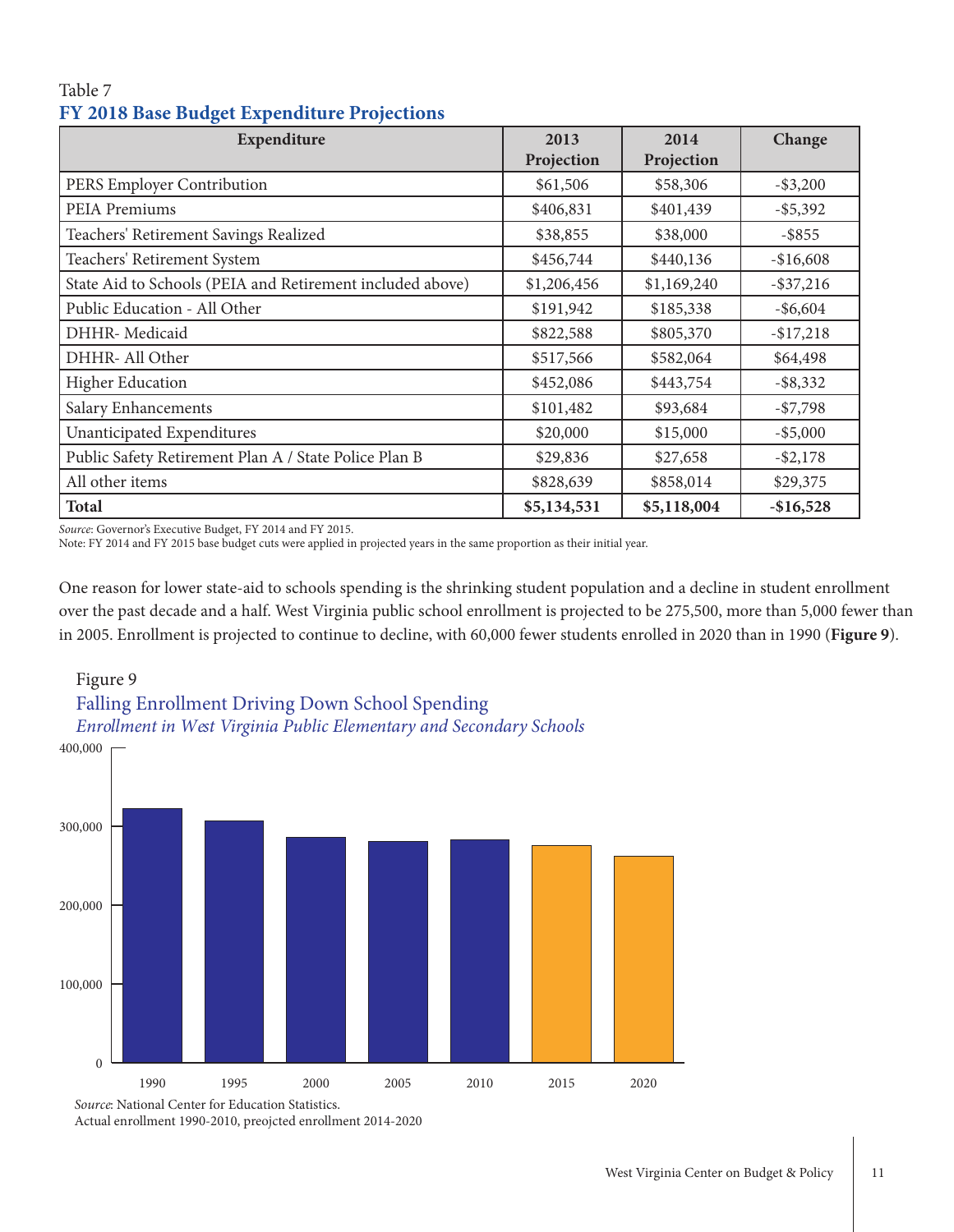# **Section Three: Paying for Priorities in FY 2015**

This section explores not only how the governor plans to pay for the priorities laid out in his proposed FY 2015 budget, but also how funding for the state's budget has changed over time. It looks at how the state's revenue system will perform in the future, what revenue options could be pursued to help the state meet future base budget shortfalls, and which smart investments in human and physical capital will help create a more thriving economy.

### **Base Budget Revenues**

Revenues for the governor's proposed base budget include \$4.271 billion in general revenue funds and \$309 million in revenues from lottery and excess lottery funds, a total of \$4.580 billion. More than two-thirds of the base budget revenue is from the personal income and sales and use taxes, while the severance tax provides over 10 percent. Other revenue, such as the tobacco products and insurance tax, provides about nine percent of the state's revenues (**Figure 10**).



# Base Budget Revenue, FY 2015 (in millions)

Source: West Virginia State Budget Office, Executive Budget FY 2015, Volume 1 Budget Report.

As discussed, the governor also seeks revenue from statutory changes to help balance the budget. This includes the transfer of \$83.5 million from the Rainy Day Fund (Revenue Shortfall Reserve Fund) for Medicaid, \$13.5 million in sales and use taxes collected from the State Road Fund to the General Revenue Fund, and \$12 million from the Abandoned and Unclaimed Property Account in the State Treasurers' Office to the General Revenue Fund. He also proposes eliminating the Strategic Research and Development Tax Credit to save an estimated \$1 million a year and changing the withholding tax payment due date from July to June for \$30 million in one-time revenue.

In FY 2015, the state expects less base budget revenue than it did seven years ago in FY 2008 (**Figure 11**). This is primarily due to several factors, including slower economic output during the national recession from 2009 to 2012, a sharp drop in coal production and the price of coal that lowered severance tax collections and other taxes, and decline in lottery collections due to competition from neighboring states. However, the single-largest factor contributing to the state's anemic revenue growth is major tax reductions that began in 2006.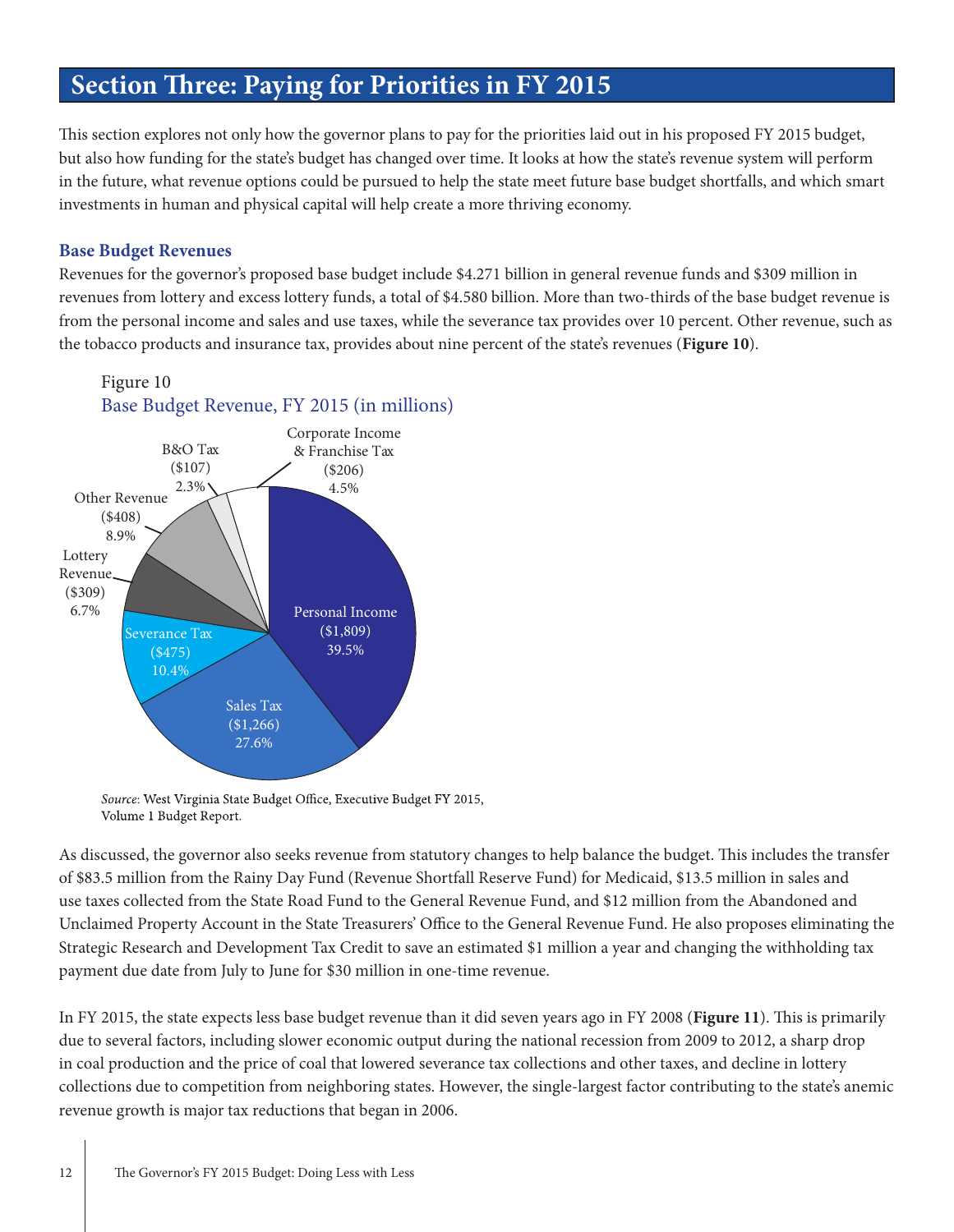

### Figure 11 Base Budget Revenue, FY 2008-2015 (in billions)

### **Tax Cuts Hurting State Investment Potential**

Since 2006, West Virginia has implemented a number of very large tax cuts (**Figure 12**). Over half were business tax cuts, including the phase-out of the business franchise tax, a reduction in the corporate net income tax rate from 9% to 6.5%, and several other smaller business tax cuts, which will reduce revenue by an estimated \$236 million in FY 2015. The grocery tax repeal was also a significant factor in the need for state's budget cuts over the last several years. Altogether, the tax cuts have amounted to \$425 million in forgone revenue.

So far, there is no evidence that these business tax cuts have produced any favorable results. One significant reason is that they are a very small share of the cost of doing business and that most businesses base decisions on much larger factors, including consumer demand, access to markets, raw materials, and the costs of labor, utilities, and occupancy.





*Source*: West Virginia Department of Revenue.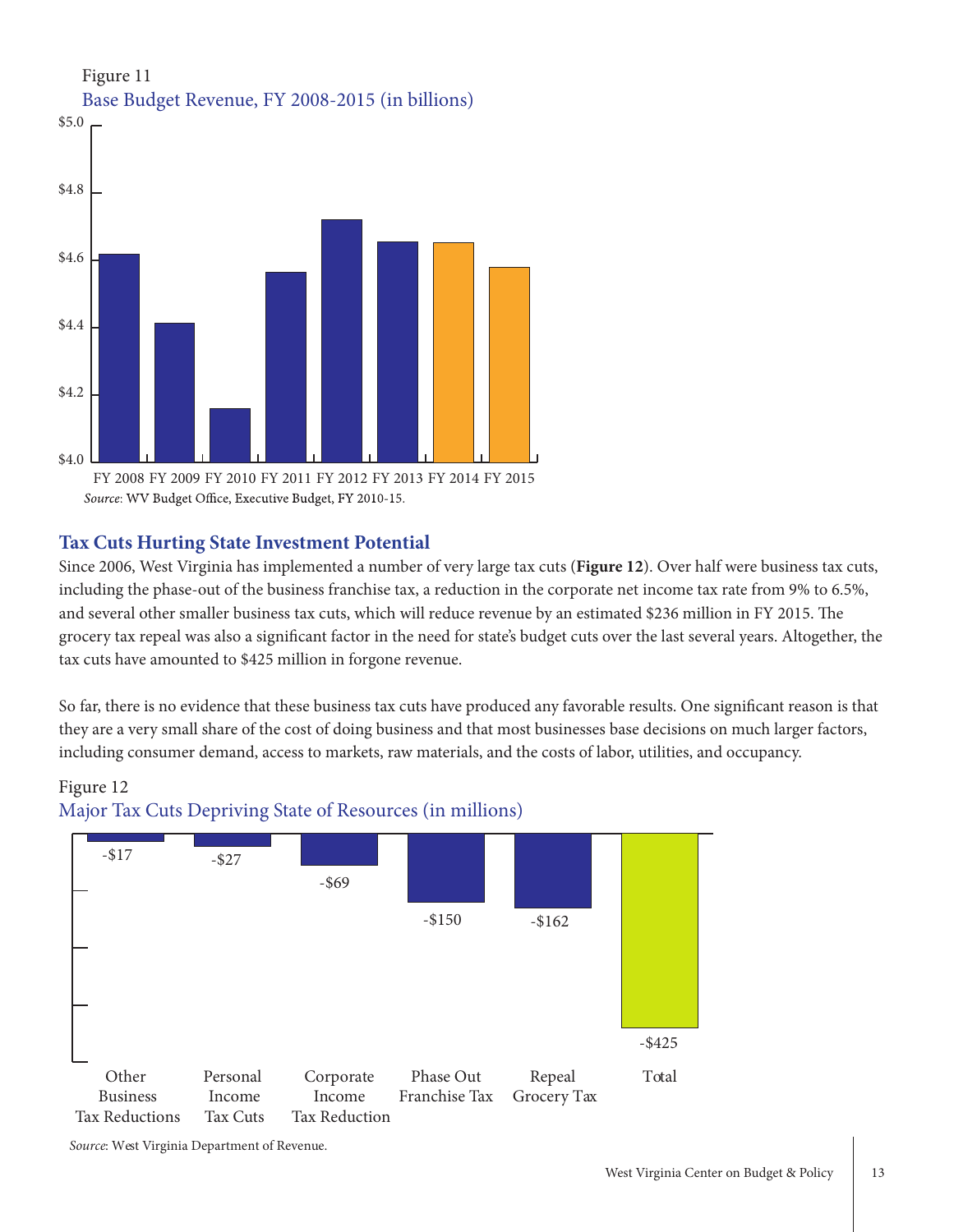Because of the large reductions to its revenue base, the state is investing a much smaller share of its economic output (i.e. state personal income) in important government programs and services (see previous section). Before the major tax reductions were enacted in 2006, the share of revenue from the General Revenue Fund was over seven percent of the state's personal income (**Figure 13**). This share dropped to about 6.2 percent, however, in FY 2013. From FY 1990 to FY 2013, state General Fund revenues averaged about 6.7 percent of the state's personal income. Without any new revenue, the decline will continue to less than six percent of state personal income.

#### **Future Revenue Growth Unbalanced**

From FY 2015 to FY 2019, the governor's budget estimates that the only source of major revenue growth will be personal income and sales and use taxes (**Figure 14**). The reliance on personal income tax growth over the coming budget years is driven primarily by the major tax reductions mentioned above that have cut away at the state's revenue base. For example, the sales and use tax used to grow in tandem with personal income tax collections.\*\*\* However, since the repeal of the grocery tax, the sales and use tax base has shrunk – providing less revenue over time.



Source: West Virginia Budget Office (Executive Budget FY 1988 to FY 2015) and WVCBP analysis of Bureau of Economic Analysis, Quarterly State Personal Income (annualized).

Note: Quarterly state personal income was used to align it to state fiscal years that begin in July instead of January. Projections of state annual personal income growth between FY 2014 and FY 2019 were derived by assuming that personal income growth would grow at the same rate (4.3%) as it did from 1989 to 2013.

#### *Tobacco Taxes*

The tax on tobacco products is expected to account for \$105 million in FY 2015, down from \$115.1 million in FY 2009. By FY 2019, the state is expected to collect \$101.5 million in tobacco taxes. Currently, West Virginia ranks 44th lowest in taxing cigarettes at just 55 cents per pack.<sup>5</sup>

#### *Severance Taxes*

Growth in severance taxes is driven exclusively from the state's natural gas shale development boom. In FY 2014, the state expects to collect \$147.3 million in natural gas severance taxes – the most ever. From FY 2016 to FY 2019, it expects to collect more than \$200 million each year from natural gas severance taxes (**Figure 15**).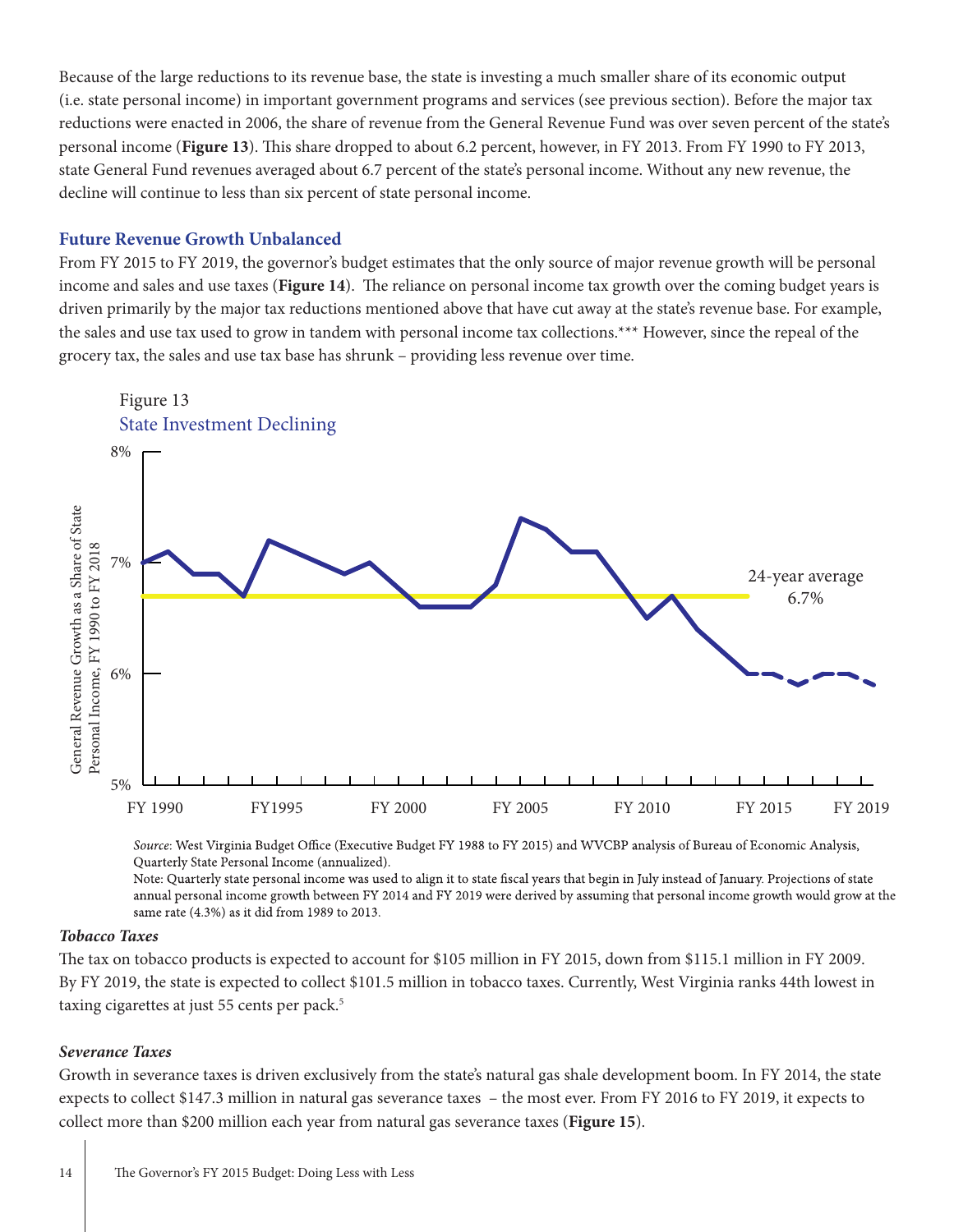

# Figure 15 Shale Development Drives Severance Tax Collections



\*Estimates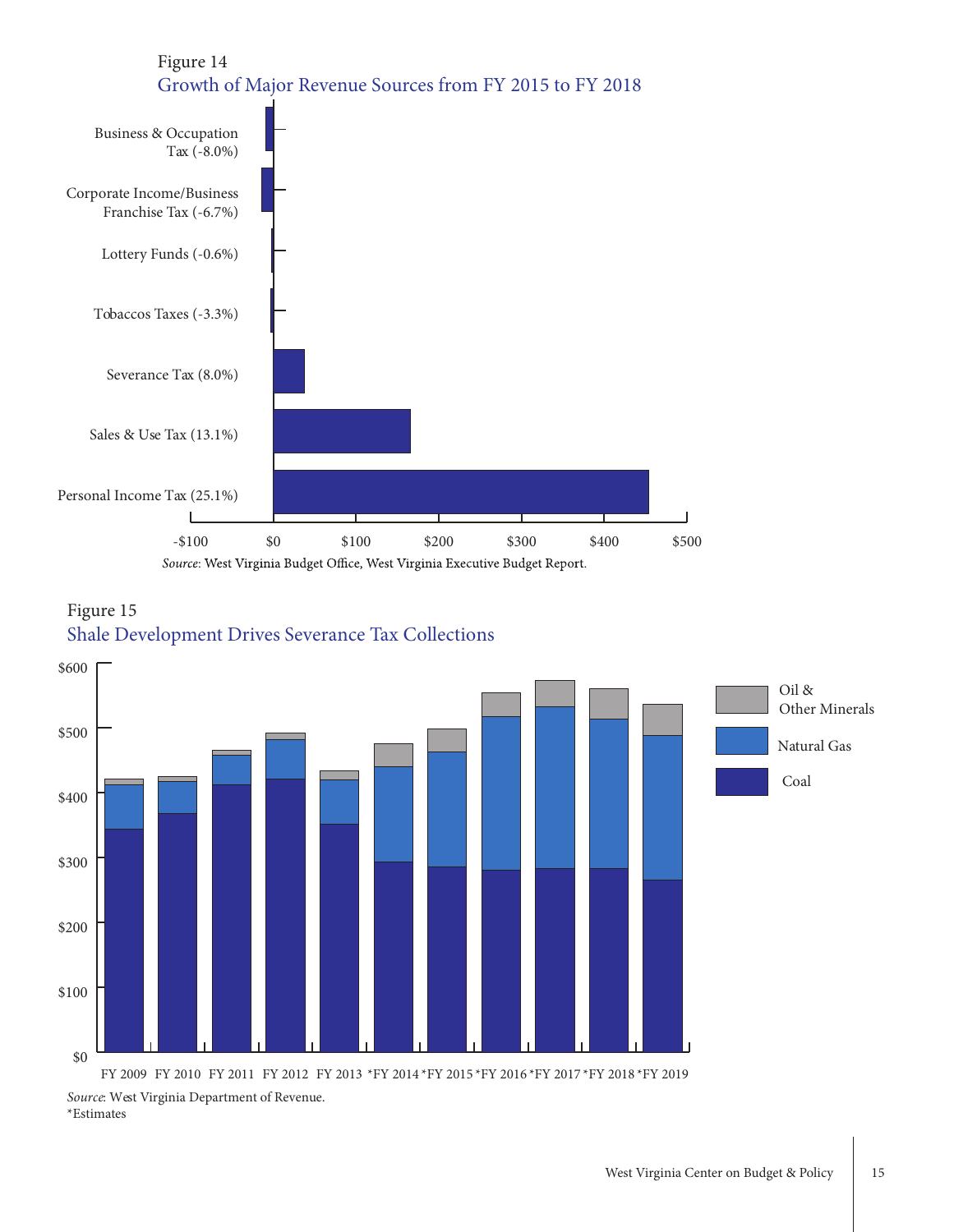The sharp drop in coal severance tax collections over the next several years is driven by several factors, including a continued decline in coal-mining productivity that has led to growing competition from western coal regions and cheap and abundant natural gas supplies, a projected decline in metallurgical coal sales, and stricter environmental standards.

### *Lottery Revenues*

After peaking in FY 2012 at \$585.5 million, lottery revenues are expected to decline and remain stagnant over the next several years due to growing competition from neighboring states. The share of lottery funds transferred to the state's general revenue fund is also expected to decline from \$127.9 million in FY 2012 to just \$83.5 million from FY 2016 to FY 2019, making it harder to fund not only lottery-funded programs but also programs and services in the general revenue budget (**Figure 16**).

Figure 16 Lottery Revenue Declining (in millions)



### *Corporate Income/Business Franchise Tax*

The sharp decline in revenues from the corporate income and business franchise tax is exclusively driven by major reductions in both of these taxes that were put into place in 2007 and 2008. The business franchise tax will be completely eliminated by 2015 and the corporate net income tax rate was reduced from 9.0 percent in 2007 to 6.5 percent this year. Altogether, the estimated revenue loss will be at least \$220 million in 2015.

The state is expected to collect only \$205 million from these two taxes in the upcoming fiscal year (**Figure 17**). This is \$15 million less than the state collected 24 years ago. Business taxes are also making up a smaller share of general revenue funds. While these two business taxes accounted for almost 13 percent of general revenue collections in FY 1990, in 2015 their share is expected to be less than five percent. This number is expected to drop even further over the coming years, with business taxes expected to be less than 3.9 percent in FY 2019 at \$192 million.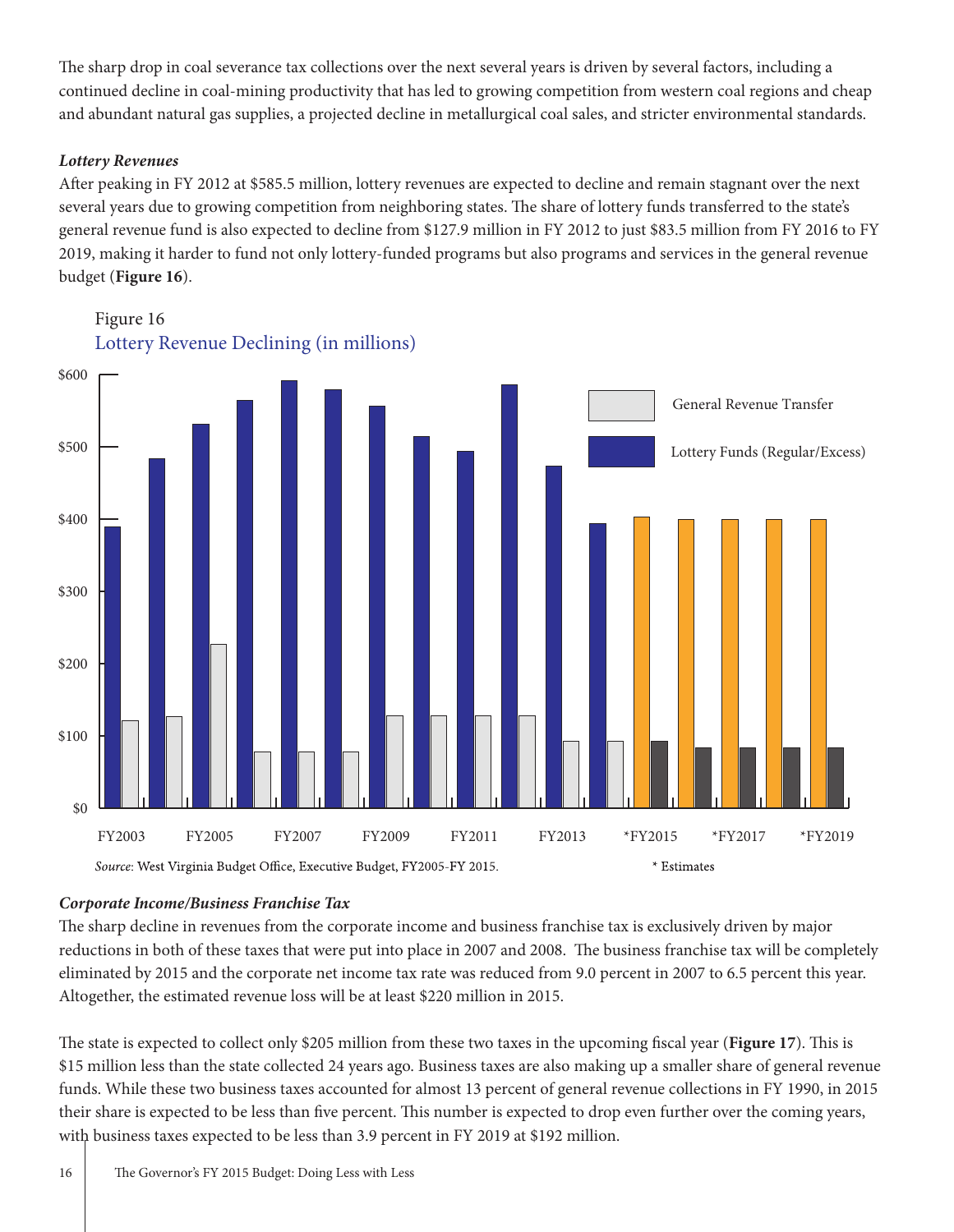#### *Business & Occupation Tax*

The Business & Occupation Tax (B&O Tax) is a tax on units of activity or gross receipts that applies to public utilities, electric power generation and natural gas storage. In FY 2014, the state expects to collect \$106.7 million in B&O taxes, \$75 million less than FY 2006. As a share of general revenue collections, the B&O tax is expected to drop from over 5.2 percent in FY 2006 to 2.5 percent by FY 2015, and even further by FY 2019 due to several factors including installation of fuel gas desulfurization systems at existing power plants subject to a lower tax rate, the retiring of some West Virginia coal-fired power plants, and growth in tax credits against the B&O tax. For example, forgone revenue from the Industrial Expansion and Revitalization Tax Credit against the B&O tax grew from \$23.7 million in 2006 to \$52 million in 2015.



### *Off-Budget Tax Expenditures*

For the first time, the governor's annual budget report includes the amount of forgone revenue from various tax expenditures. The tax expenditures included in the governor's budget report include credits, exclusions, and tax increment financing (TIF); each of which aims to encourage a certain type of activity or aid taxpayers in special circumstances.

Tax expenditures cost the state money in much the same way as direct spending, because they result in the loss of revenue that would otherwise be collected. For this reason, tax expenditures are often referred to as "spending simply by another name." But, unlike annual public spending that is subject to appropriations each year, tax expenditures are not. Thus, they more closely resemble an entitlement program (for example, Medicaid) than discretionary spending programs (for example, higher education) because any person or entity that meets the requirements for them can receive the benefits.

Over half - \$209 million of the total \$415 million- in tax expenditures included in the governor's FY 2015 budget report is directed toward economic development. Examples of these business tax incentives include the Industrial Expansion and Revitalization Credit for electric power producers at \$52 million and the Thin-Seam Coal Rates Credit at \$77 million. Unfortunately, review and evaluation of the state's tax expenditures is done sporadically, with little evaluation of their effectiveness (**Figure 18**).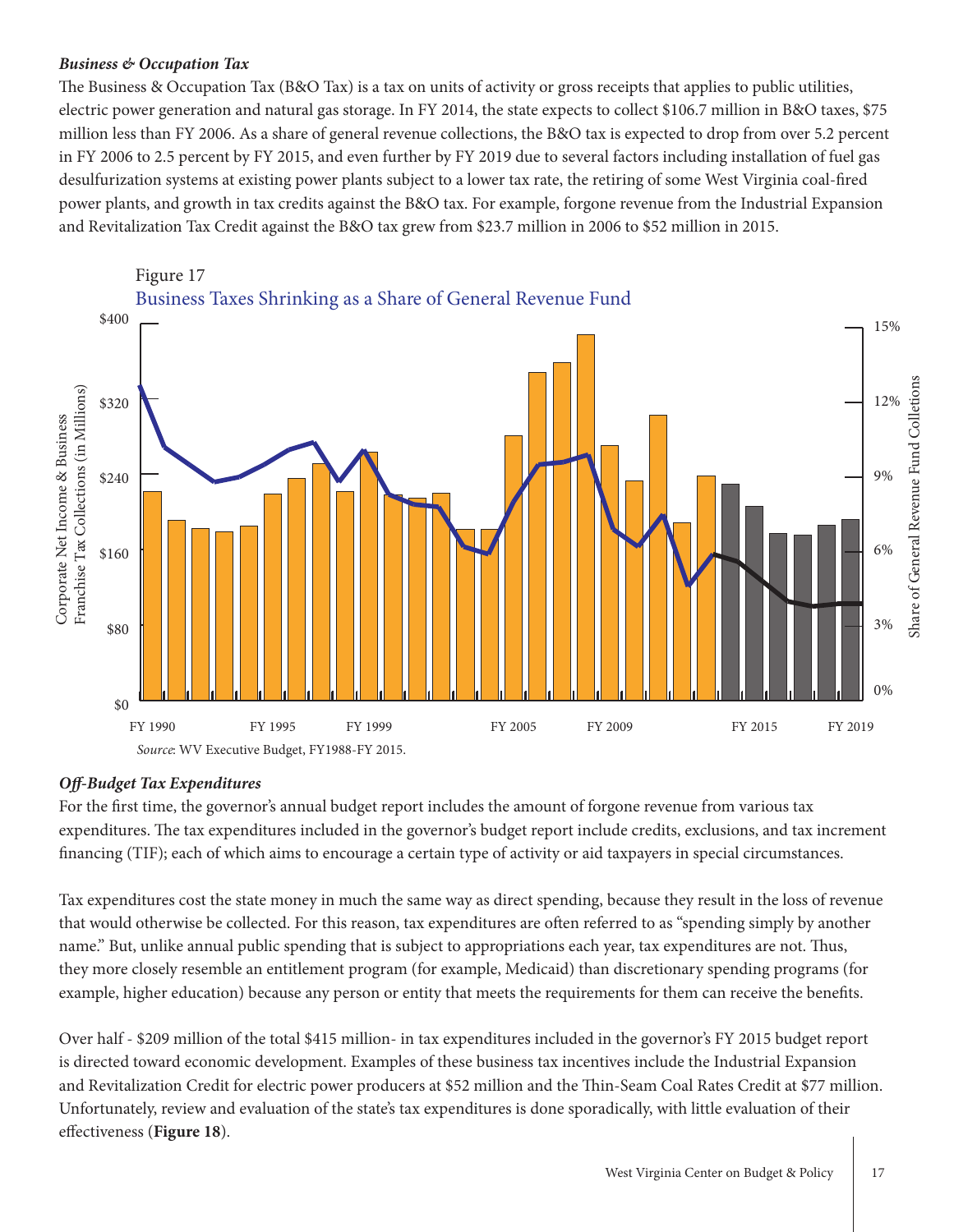# Figure 18 Off-Budget Tax Expenditures, FY 2015 (in millions)



# **Section 4: A Budget That Grows Opportunity**

Instead of dealing with the state's long-term structural revenue problem, Governor Tomblin's FY 2015 budget delays action by asking the legislature to shift money between several accounts and by enacting further cuts to important programs and services that West Virginians rely on every day.

With over \$425 million in tax cuts, the state's FY 2015 budget deliberately shifts away from investing in important programs and services, like higher education and early intervention programs, toward budget reductions that hamper the creation of opportunity and a healthy economy.

To grow the economy and improve the long-term health of the state's budget, more people need a chance to reach their full potential and enough economic security to make investments in their future.

Shared prosperity happens when investments are made to move families out of poverty, and in human and physical capital, like roads, education, early childhood programs, health care, and workforce development.

To put West Virginia on a more sustainable course and to build a brighter future, West Virginia is going to need the resources to get there. Below are recommendations to not only improve the state's long-term fiscal health but also provide the crucial resources it needs for a stronger economy.

### **Recommendations**

**Increase the <b>Tobacco** Tax: The cigarette tax is 55 cents a pack and, for other tobacco products, seven percent of the wholesale price. Last increased over a decade ago (2003), West Virginia's cigarette tax is the 44th lowest in the nation. Increasing it by \$1.00 while increasing the tax on other tobacco products would provide an estimated \$135 million in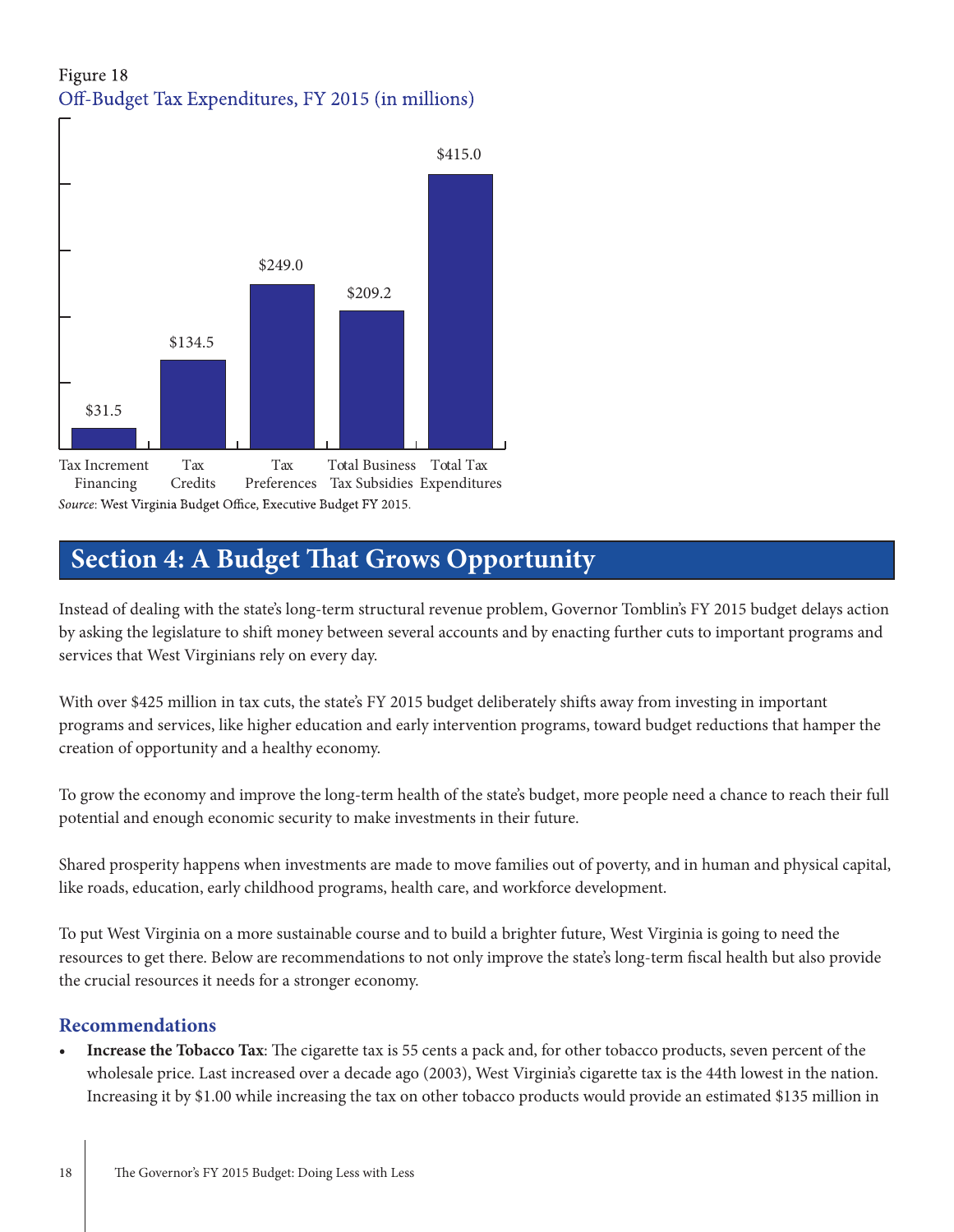new revenue and put West Virginia near the national average of \$1.48 a pack.<sup>6</sup> Additionally, it could drastically reduce health care costs and prevent deaths and other chronic health conditions associated with tobacco use.<sup>7</sup>

- **• Expand Sales Tax to More Personal Services**: Over the last several decades, West Virginia's economy has shifted from producing goods (e.g. steel) to providing services, but the tax code has not modernized to keep up with these changes. While West Virginia taxes more services than most states, there are many personal services (e.g. haircuts, health clubs, etc.) that are exempt from the sales tax for no discernible reason. Altogether, the state loses \$25.5 million that could be recouped by expanding the sales tax base to other personal services.<sup>8</sup>
- **Tax on Top 1%:** The wealthiest one percent of West Virginians held 20 percent of the state's income in 2007 compared to six percent in 1980 and 10 percent in 1990 and in 2000.<sup>8</sup> Median hourly wages – the middle of the wage distribution (50th percentile) - in West Virginia declined by almost \$1 from 1979 to 2012, after adjusting for inflation.10 While the richest one percent pay 6.3 percent of their income in state taxes, middle-class families pay between 8.9 percent and 8.7 percent.<sup>11</sup> In 1987, West Virginia's top income tax bracket affected approximately three percent of households. Today (Tax Year 2013), it affects 22 percent.<sup>12</sup> Tax Year 1987's top bracket of \$60,000 is the equivalent to a \$128,000 bracket today (Tax Year 2014).<sup>13</sup> Raising the top personal income tax rate by one percent (from 6.5 to 7.5%) on taxable income over \$230,000 will increase revenue by an estimated \$25.7 million and improve the state's upside-down tax system.
- **Scale Back Personal Exemptions:** West Virginia taxpayers receive a \$2,000 personal exemption for each household member which reduces revenue by \$136 million.<sup>14</sup> While low- and middle-income families benefit from this exemption, the value of the tax reduction is greater at higher income levels. Unlike the federal government, West Virginia does not phase out its personal exemptions. Phasing it out for joint filers earning between \$150,000 and \$200,000, and eliminating it for those earning over \$200,000, would increase revenue by an estimated \$7.5 million and improve the progressivity of the state's income tax.15
- **• Scale Back Thin-Seam Severance Tax Credit**: The coal severance tax rate is five percent. Thin-seam coal, however, has a reduced rate of 2 and 1 percent. Altogether, this tax preference is expected to reduce revenue by \$77 million in FY 2015, up from just \$20 million in 2005. While the intention of this subsidy was to make smaller underground mines in the southern part of the state economically feasible, the credit is mostly being applied to metallurgical coal that is usually two to three times as valuable as steam coal.<sup>16</sup> Therefore, scaling back or eliminating this credit would be advised since the credit was never meant to apply to metallurgical coal.
- **Extend Workers' Compensation Debt Taxes:** According to the governor's budget report, the old workers' compensation debt fund will be paid off by 2016. It is financed by several sources, including a severance tax on coal (56 cents per ton), natural gas (7.7 cents per MCF), and timber (2.78 percent of gross value) which totals about \$100 million. Because this tax is highly exportable, and since West Virginia undertaxes its mineral wealth compared to many western states, it should remain to help balance the budget and fund public investments and economic diversification.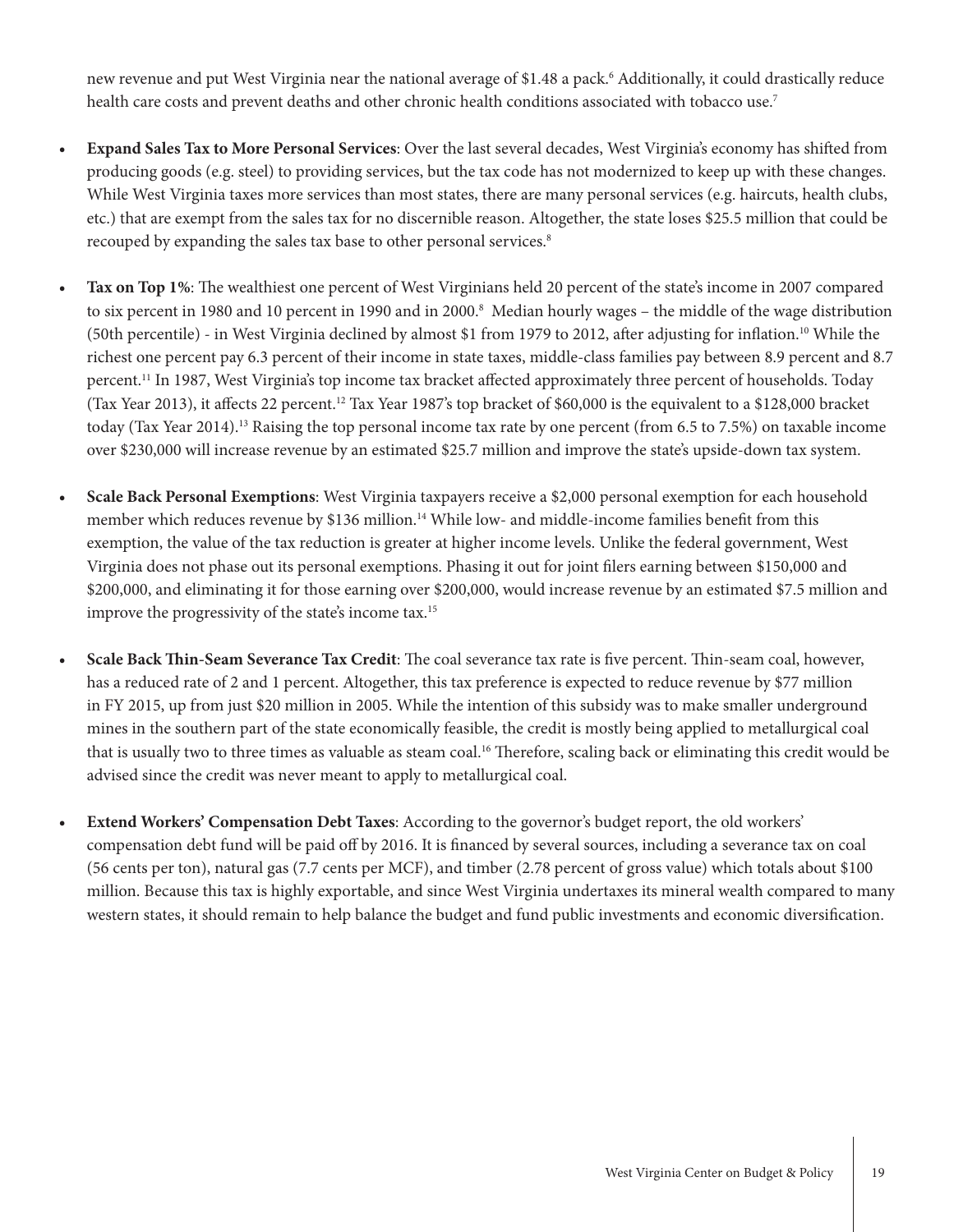# **Endnotes**

- Boettner, Wilson, and O'Leary, "2013 State of Working West Virginia: Weirton Steel to Wal-Mart," West Virginia Center on Budget and Policy, August 2013. 1
- Kathy Ruffing, "The State of Disability," Off the Charts Blog, CBPP, March 26, 2013. http://www.offthechartsblog.org/the-state-of-disability/ 2
- Elizabeth Paulhus et al., "Stemming the Tide: The Racial and Economic Impacts of West Virginia's Prison System," WVCBP. AFCM, and PACC, February 2012. http://www.wvpolicy.org/stemming-the-tide-the-racial-and-economic-impacts-of-west-virginias-prison-system 3
- Sean O'Leary and Ted Boettner, "Analysis of Governor's FY 2014 Budget Proposal: Declining Revenue Hurting State," March 14, 2013. P. 14. 4
- Coalition for a Tobacco-Free West Virginia, www.tobacco-free-wv.com. 5
- Renate Pore and Elizabeth Paulhus, "Breathe Easy: Tobacco Tax Brings Better Health, New Revenue," West Virginia Center on Budget and Policy, February 2011. http://www.wvpolicy.org/policy-brief-breathe-easy-tobacco-tax-brings-better-health-new-revenue 6
- Ibid. 7
- West Virginia State Tax Department, "Tax Expenditure Study 2012," http://www.state.wv.us/taxrev/publications/taxExpenditureStudy.2012.pdf 8
- IRS data analyzed by Dr. Mark Frank, Sam Houston State University, Retrieved from http://www.shsu.edu/~eco\_mwf/inequality.html 9
- Boettner, Wilson, and O'Leary, "2013 State of Working West Virginia: Weirton Steel to Wal-Mart," West Virginia Center on Budget and Policy, August 2013. 10
- Who Pays?, Institute for Taxation & Economic Policy, January 2013, Retrieved from http://www.itep.org/pdf/wv.pdf 11
- ITEP analysis of 1987 West Virginia household data. 12
- Based on Consumer Price Index for all Urban Customers. 13
- West Virginia State Tax Department, "Tax Expenditure Study 2013," http://www.state.wv.us/taxrev/publications/taxExpenditureStudy.2013.pdf 14
- ITEP analysis of West Virginia personal income tax changes. 15
- FY 2015 Executive Budget Report. 16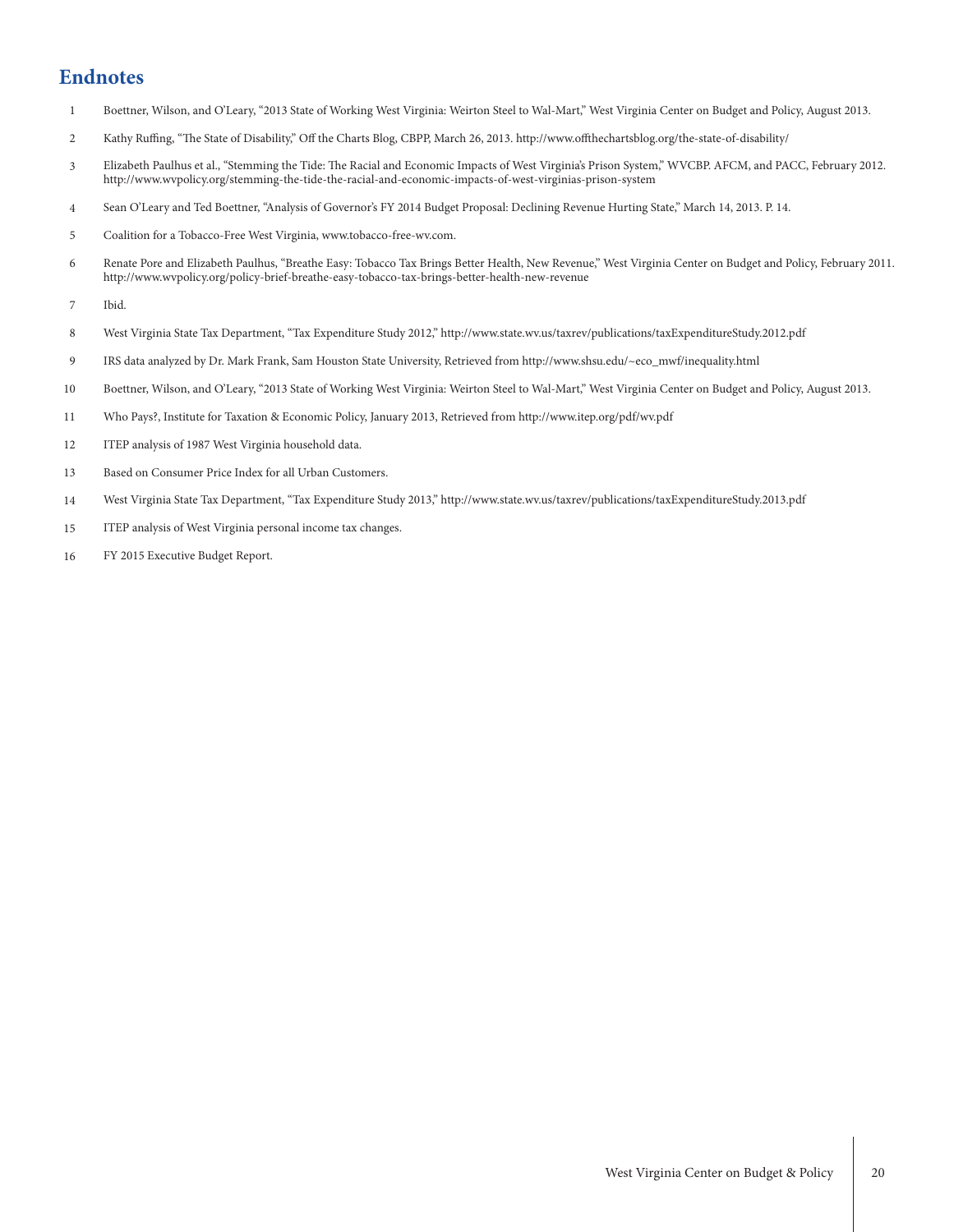# Appendix FY 2015 Budget Reductions – General Revenue Fund

| Department            | Agency/Program                                                   | <b>FY 2014</b>  | <b>FY 2015</b> | Change        | Percent    |
|-----------------------|------------------------------------------------------------------|-----------------|----------------|---------------|------------|
|                       |                                                                  | <b>Budgeted</b> | Proposed       |               | Change     |
| Executive             | Governor's Office                                                | \$4,969,316     | \$4,623,786    | $-$ \$345,530 | $-7.0\%$   |
| Executive             | Governor's Office Custodial                                      | \$608,018       | \$588,536      | $-$19,482$    | $-3.2%$    |
| Executive             | Treasurer's Office                                               | \$3,644,918     | \$3,405,091    | $-$ \$239,827 | $-6.6%$    |
| Executive             | Dept of Agriculture                                              | \$11,407,927    | \$10,623,213   | $-$ \$784,714 | $-6.9\%$   |
| Executive             | <b>WV Conservation Agency</b>                                    | \$9,475,342     | \$8,825,572    | $-$ \$649,770 | $-6.9\%$   |
| Executive             | Secretary of State                                               | \$1,220,022     | \$1,129,538    | $-$ \$90,484  | $-7.4%$    |
| Executive             | <b>State Election Commision</b>                                  | \$9,028         | \$8,342        | $-$ \$686     | $-7.6%$    |
| Administration        | Division of Labor                                                | \$3,179,163     | \$2,980,315    | $-$198,848$   | $-6.3\%$   |
| Administration        | Occupational Safety and Health Fund                              | \$185,275       | \$173,097      | $-$12,178$    | $-6.6%$    |
| Administration        | Board of Coal Mine Health and Safety                             | \$461,900       | \$429,711      | $-$ \$32,189  | $-7.0\%$   |
| Administration        | Workforce WV                                                     | \$87,877        | \$81,286       | $-$ \$6,591   | $-7.5%$    |
| Administration        | Office of Economic Opportunity                                   | \$117,263       | \$109,695      | $- $7,568$    | $-6.5%$    |
| Administration        | Division of Energy                                               | \$1,782,864     | \$1,651,604    | $-$ \$131,260 | $-7.4%$    |
| Adminsitration        | Geological and Economic Survey                                   | \$3,286,373     | \$3,072,067    | $-$ \$214,306 | $-6.5\%$   |
| WV Development Office | ARC-WV Home of Your Own Alliance                                 | \$36,480        | \$33,744       | $-$ \$2,736   | $-7.5%$    |
| WV Development Office | Southern WV Career Center                                        | \$448,476       | \$414,840      | $-$ \$33,636  | $-7.5%$    |
| WV Development Office | Unclassified                                                     | \$199,044       | \$157,890      | $-$ \$41,154  | $-20.7%$   |
| WV Development Office | <b>Current Expenses</b>                                          | \$2,202,372     | \$1,574,450    | $-$ \$627,922 | $-28.5%$   |
| WV Development Office | Repairs and Alterations                                          | \$4,000         | \$800          | $-$ \$3,200   | $-80.0\%$  |
| WV Development Office | Equipment                                                        | \$2,000         | \$500          | $-$1,500$     | $-75.0%$   |
| WV Development Office | Infrastructure projects                                          |                 | \$570,917      |               |            |
| WV Development Office | Partnership Grants                                               | \$559,764       | \$517,781      | $-$ \$41,983  | $-7.5%$    |
| WV Development Office | Local Economic Development<br>Partnerships                       | \$1,705,440     | \$1,650,000    | $-$ \$55,440  | $-3.3%$    |
| WV Development Office | Mid-Atlantic Aerospace Complex                                   | \$161,226       | \$149,134      | $-$12,092$    | $-7.5%$    |
| WV Development Office | Mingo County Post Mine Land Use<br>Projects                      | \$250,000       | \$231,250      | $-$18,750$    | $-7.5%$    |
| WV Development Office | Robert C. Byrd Institute for Advanced/<br>Flexible Manufacturing | \$474,058       | \$438,504      | $-$ \$35,554  | $-7.5%$    |
| WV Development Office | Advantage Valley                                                 | \$64,374        | \$59,546       | $-$ \$4,828   | $-7.5%$    |
| WV Development Office | Chemical Alliance Zone                                           | \$43,350        | \$40,099       | $-$ \$3,251   | $-7.5%$    |
| WV Development Office | WV High Tech Consortium                                          | \$215,034       | \$198,906      | $-$16,128$    | $-7.5%$    |
| WV Development Office | <b>Regional Contracting Assistance</b><br>Center                 | \$225,000       | \$208,215      | $-$16,785$    | $-7.5%$    |
| WV Development Office | Highway Authorities                                              | \$791,436       | \$732,078      | $-$ \$59,358  | $-7.5%$    |
| WV Development Office | Charleston Farmers Market                                        | \$91,200        | \$84,360       | $-$ \$6,840   | $-7.5%$    |
| WV Development Office | Small Business Development                                       | \$200,000       |                | $-$ \$200,000 | $-100.0\%$ |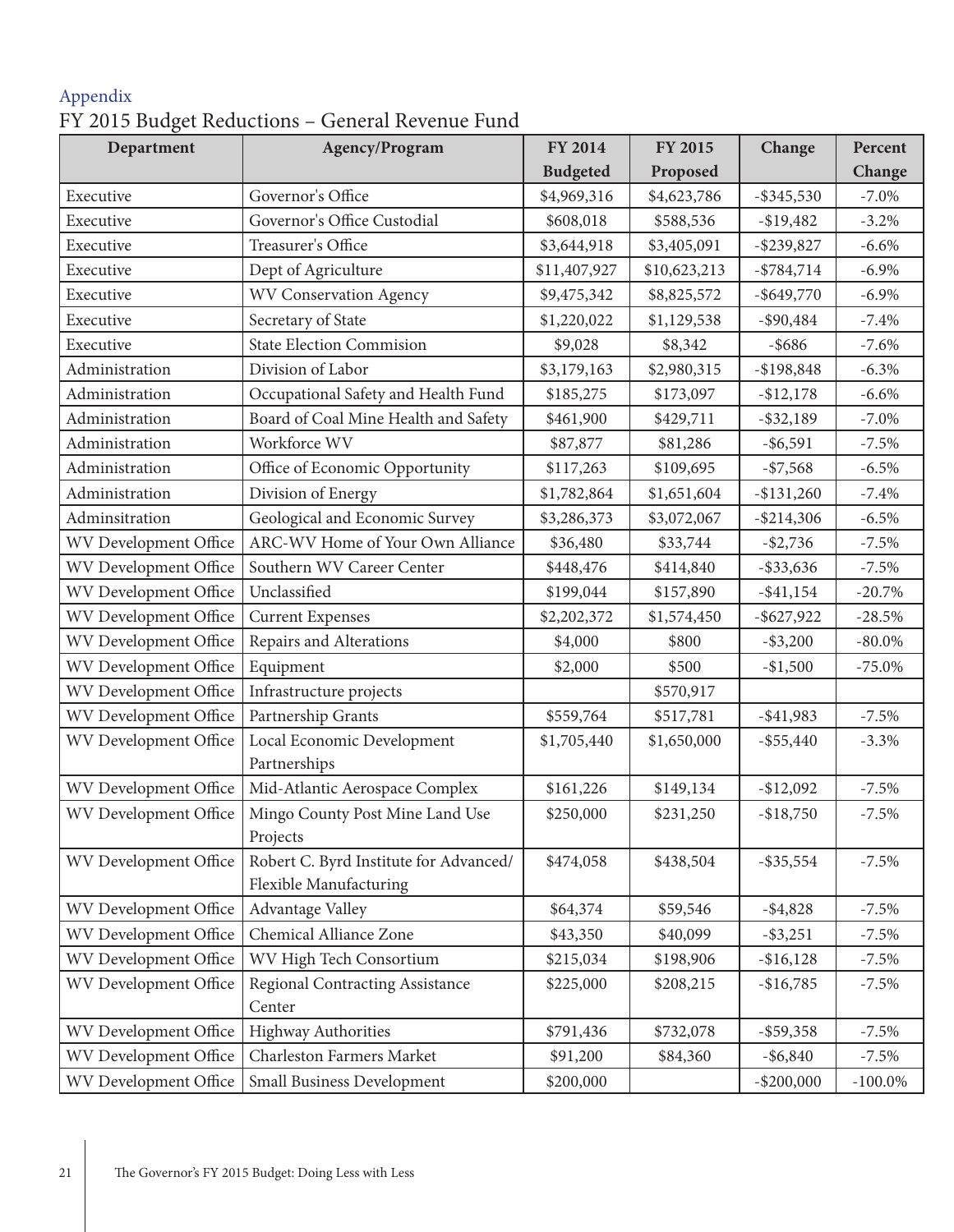| WV Development Office  | WV Manufacturing Extension                | \$131,328   | \$121,478   | $-$ \$9,850     | $-7.5%$    |
|------------------------|-------------------------------------------|-------------|-------------|-----------------|------------|
|                        | Partnership                               |             |             |                 |            |
| WV Development Office  | Polymer Alliance                          | \$104,880   | \$97,014    | $- $7,866$      | $-7.5%$    |
| WV Development Office  | Regional Councils                         | \$401,280   | \$371,184   | $-$ \$30,096    | $-7.5%$    |
| WV Development Office  | Mainstreet Program                        | \$186,901   | \$173,701   | $-$ \$13,200    | $-7.1%$    |
| WV Development Office  | National Institute of Chemical Studies    | \$64,296    | \$59,474    | $-$ \$4,822     | $-7.5%$    |
| WV Development Office  | Local Economic Development                | \$2,000,000 | \$1,850,000 | $-$150,000$     | $-7.5%$    |
|                        | Assistance                                |             |             |                 |            |
| WV Development Office  | I-79 Development Council                  | \$50,050    | \$46,296    | $-$ \$3,754     | $-7.5%$    |
| WV Development Office  | Hatfield McCoy Recreational Trail         | \$228,000   | \$210,900   | $-$17,100$      | $-7.5%$    |
| WV Development Office  | Hardwood Alliance Zone                    | \$38,851    | \$35,937    | $-$ \$2,914     | $-7.5%$    |
| Education              | State FFA-FHA Camp and Conference         | \$1,055,406 | \$750,000   | $-$ \$305,406   | $-28.9%$   |
|                        | Center                                    |             |             |                 |            |
| Education              | Student Enrichment Program                | \$6,200,000 |             | $-$ \$6,200,000 | $-100.0\%$ |
| Education              | 21st Century Learners                     | \$2,466,026 | \$2,062,598 | $-$ \$403,428   | $-16.4%$   |
| Education              | Technology Initiatives                    | \$800,000   | \$230,000   | $-$ \$570,000   | $-71.3%$   |
| Education and the Arts | Center for Professional Development       | \$2,528,967 | \$2,351,357 | $-$177,610$     | $-7.0\%$   |
| Education and the Arts | <b>Benedum Professional Development</b>   | \$927,500   | \$805,895   | $-$121,605$     | $-13.1%$   |
|                        | Collaborative                             |             |             |                 |            |
| Education and the Arts | Division of Culture and History           | \$5,355,308 | \$5,149,795 | $-$ \$205,513   | $-3.8%$    |
| Education and the Arts | Library Commission                        | \$1,831,927 | \$1,738,817 | $-$ \$93,110    | $-5.1%$    |
| Education and the Arts | <b>Educational Broadcasting Authority</b> | \$5,237,378 | \$4,902,437 | $-$ \$334,941   | $-6.4%$    |
| Environmental          | <b>Environmental Quality Board</b>        | \$134,454   | \$125,188   | $-$ \$9,266     | $-6.9\%$   |
| Protection             |                                           |             |             |                 |            |
| Environmental          | Division of Environmental Protection      | \$7,510,922 | \$7,017,380 | $-$ \$493,542   | $-6.6%$    |
| Protection             |                                           |             |             |                 |            |
| Environmental          | Air Quality Board                         | \$94,465    | \$88,258    | $-$ \$6,207     | $-6.6%$    |
| Protection             |                                           |             |             |                 |            |
| <b>DHHR</b>            | DHHR - Office of the Secretary            | \$613,094   | \$588,058   | $-$ \$25,036    | $-4.1%$    |
| <b>DHHR</b>            | Safe Drinking Water Program               | \$486,375   | \$453,570   | $-$ \$32,805    | $-6.7\%$   |
| <b>DHHR</b>            | Early Intervention                        | \$3,075,550 | \$2,844,884 | $-$ \$230,666   | $-7.5%$    |
| <b>DHHR</b>            | <b>Black Lung Clinics</b>                 | \$184,741   | \$170,885   | $-$ \$13,856    | $-7.5%$    |
| <b>DHHR</b>            | Center for End of Life                    | \$466,886   | \$420,198   | $-$ \$46,688    | $-10.0\%$  |
| <b>DHHR</b>            | Pediatric Dental Services                 | \$151,603   | \$51,888    | $-$ \$99,715    | $-65.8%$   |
| <b>DHHR</b>            | Vaccine for Children                      | \$416,127   | \$333,815   | $-$ \$82,312    | $-19.8%$   |
| <b>DHHR</b>            | Maternal & Child Health Clinics,          | \$6,778,740 | \$6,281,162 | $-$ \$497,578   | $-7.3%$    |
|                        | Clinicians and Medical Contracts &        |             |             |                 |            |
|                        | Fees                                      |             |             |                 |            |
| <b>DHHR</b>            | <b>Epidemiology Support</b>               | \$1,632,157 | \$1,504,806 | $-$ \$127,351   | $-7.8%$    |
| <b>DHHR</b>            | Health Right Free Clinics                 | \$4,393,750 | \$4,064,219 | $-$ \$329,531   | $-7.5%$    |
| <b>DHHR</b>            | Capital Outlay and Maintenance            | \$400,000   | \$100,000   | $-$ \$300,000   | $-75.0\%$  |
| <b>DHHR</b>            | <b>Healthy Lifestyles</b>                 | \$157,435   | \$146,282   | $-$ \$11,153    | $-7.1\%$   |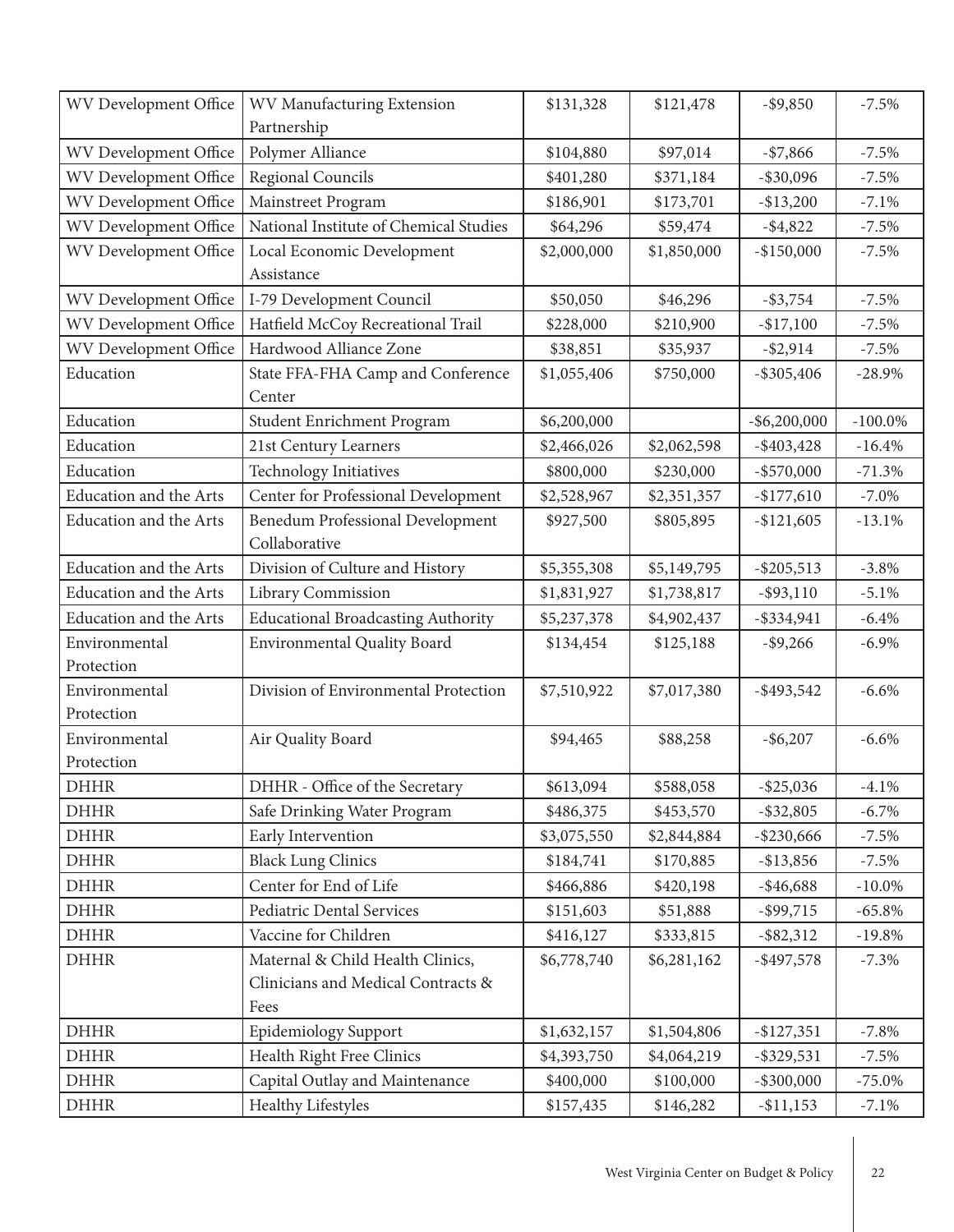| <b>DHHR</b>             | Emergency Response Entities - Special<br>Projects               | \$344,470     | \$100,000     | $-$ \$244,470   | $-71.0%$  |
|-------------------------|-----------------------------------------------------------------|---------------|---------------|-----------------|-----------|
| <b>DHHR</b>             | Maternal Mortality Review                                       | \$50,000      | \$47,068      | $-$ \$2,932     | $-5.9\%$  |
| <b>DHHR</b>             | Osteoporosis and Arthritis Prevention                           | \$170,035     | \$158,918     | $-$11,117$      | $-6.5%$   |
| <b>DHHR</b>             | Diabetes Education and Prevention                               | \$105,000     | \$97,125      | $- $7,875$      | $-7.5%$   |
| <b>DHHR</b>             | <b>Tobacco Education Program</b>                                | \$5,260,488   | \$4,871,887   | $-$ \$388,601   | $-7.4%$   |
| <b>DHHR</b>             | State Trauma and Emergency Care                                 | \$2,025,233   | \$1,848,077   | $-$177,156$     | $-8.7\%$  |
|                         | System                                                          |               |               |                 |           |
| <b>DHHR</b>             | Family Support Act                                              | \$985,078     | \$251,226     | $-$ \$733,852   | $-74.5%$  |
| <b>DHHR</b>             | <b>Institutional Facilities Operations</b>                      | \$105,742,128 | \$103,596,607 | $-$ \$2,145,521 | $-2.0%$   |
| <b>DHHR</b>             | Renaissance Program                                             | \$179,450     | \$165,996     | $-$ \$13,454    | $-7.5%$   |
| <b>DHHR</b>             | Human Rights Commission                                         | \$1,299,925   | \$1,218,744   | $-$ \$81,181    | $-6.2%$   |
| <b>DHHR</b>             | <b>Family Resource Networks</b>                                 | \$1,762,464   | \$1,612,000   | $-$150,464$     | $-8.5%$   |
| <b>DHHR</b>             | In-Home Family Education                                        | \$1,000,000   | \$750,000     | $-$ \$250,000   | $-25.0\%$ |
| <b>DHHR</b>             | <b>Grants for Licensed Domestic Violence</b>                    | \$2,500,000   | \$2,142,100   | $-$ \$357,900   | $-14.3%$  |
|                         | Programs and Statewide Prevention                               |               |               |                 |           |
| <b>DHHR</b>             | Children's Trust Fund - Transfer                                | \$300,000     | \$220,000     | $-$ \$80,000    | $-26.7%$  |
| <b>MAPS</b>             | Adjutant General - State Militia                                | \$16,710,103  | \$15,524,044  | $-$1,186,059$   | $-7.1%$   |
| <b>MAPS</b>             | Adjutant General - Military Fund                                | \$185,000     | \$171,125     | $-$ \$13,875    | $-7.5%$   |
| <b>MAPS</b>             | Radiological Emergency Preparedness                             | \$30,105      | \$27,847      | $-$ \$2,258     | $-7.5%$   |
| <b>MAPS</b>             | Federal Funds/Grant Match                                       | \$705,110     | \$660,124     | $-$ \$44,986    | $-6.4%$   |
| <b>MAPS</b>             | Mine and Industrial Accident Rapid                              | \$517,036     | \$482,949     | $-$ \$34,087    | $-6.6%$   |
|                         | Response Call Center                                            |               |               |                 |           |
| <b>MAPS</b>             | Early Warning Flood System                                      | \$542,159     | \$507,224     | $-$ \$34,935    | $-6.4%$   |
| <b>MAPS</b>             | <b>BRIM</b> Premium                                             | \$20,336      | \$18,811      | $-$1,525$       | $-7.5%$   |
| <b>MAPS</b>             | WVU Charleston Poison Control                                   | \$757,626     | \$700,804     | $-$ \$56,822    | $-7.5%$   |
|                         | Hotline                                                         |               |               |                 |           |
| <b>MAPS</b>             | <b>WV State Police</b>                                          | \$108,508,032 | \$105,533,492 | $-$ \$2,974,540 | $-2.7%$   |
| <b>MAPS</b>             | Fire Commission                                                 | \$75,069      | \$69,439      | $-$ \$5,630     | $-7.5%$   |
| <b>MAPS</b>             | Child Advocacy Centers                                          | \$1,502,466   | \$1,390,558   | $- $111,908$    | $-7.4%$   |
| <b>MAPS</b>             | Division of Juvenile Serives                                    | \$35,859,133  | \$33,514,011  | $-$ \$2,345,122 | $-6.5%$   |
| Revenue                 | dept of revenue                                                 | \$27,796,939  | \$26,022,085  | $-$1,774,854$   | $-6.4%$   |
| Transportation          | dept of transportation                                          | \$6,717,821   | \$6,221,697   | $-$ \$496,124   | $-7.4%$   |
| <b>Higher Education</b> | New River Community and Technical<br>College                    | \$5,832,608   | \$5,681,907   | $-$150,701$     | $-2.6%$   |
| <b>Higher Education</b> | West Virginia Council for Community                             | \$798,808     | \$773,248     | $-$ \$25,560    | $-3.2%$   |
|                         | and Technical Education                                         |               |               |                 |           |
| <b>Higher Education</b> | Eastern West Virginia Community and<br><b>Technical College</b> | \$1,942,971   | \$1,895,244   | $-$ \$47,727    | $-2.5%$   |
| <b>Higher Education</b> | Southern West Virginia Community<br>and Technical College       | \$8,536,576   | \$8,321,687   | $-$ \$214,889   | $-2.5%$   |
| <b>Higher Education</b> | West Virginia Northern Community<br>and Technical College       | \$7,301,620   | \$7,125,451   | $-$ \$176,169   | $-2.4%$   |
| <b>Higher Education</b> | West Virginia University - Parkersburg                          | \$10,328,724  | \$9,858,752   | $-$ \$469,972   | $-4.6%$   |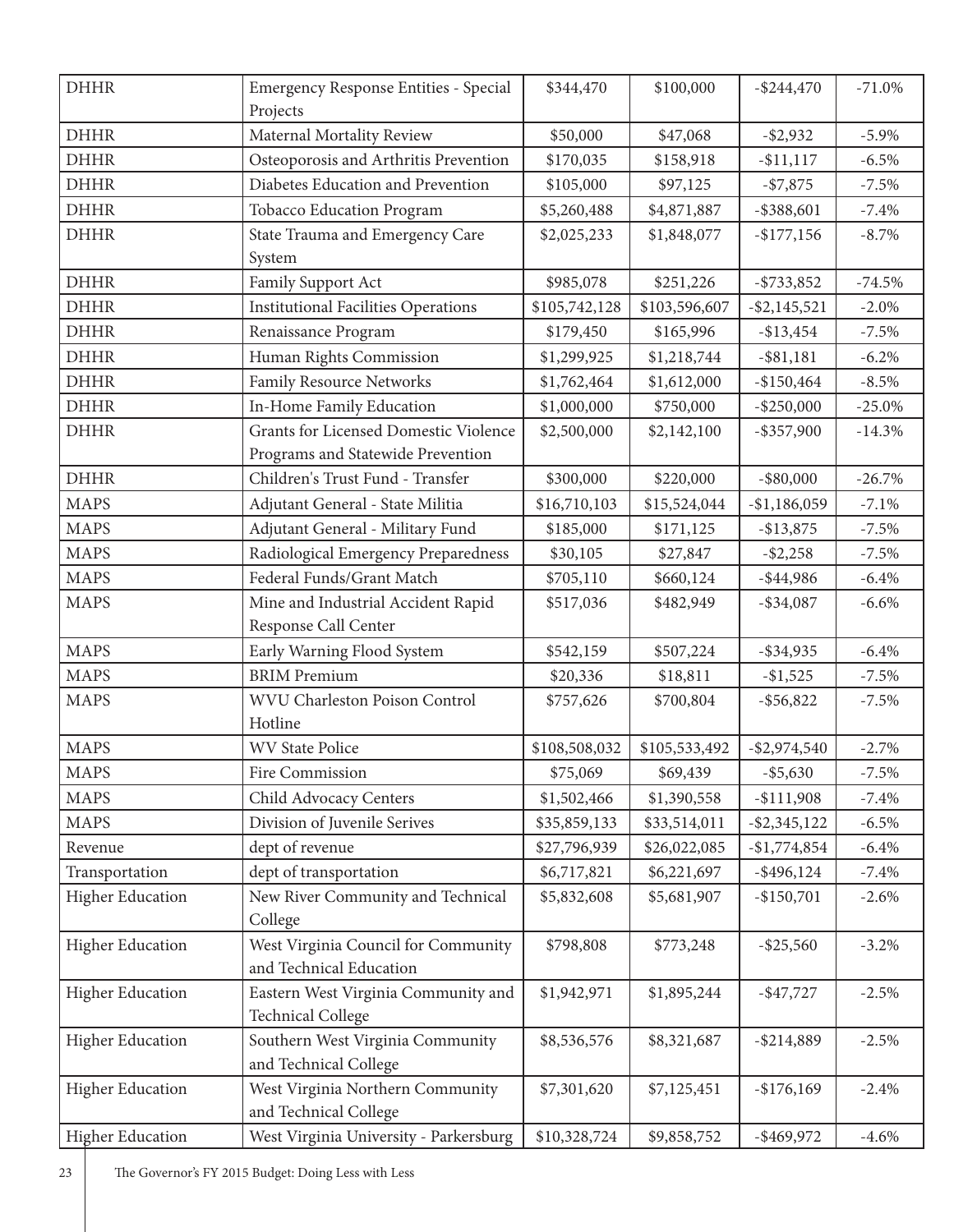| <b>Higher Education</b>  | Mountwest Community and Technical<br>College                  | \$5,876,134   | \$5,731,087   | $-$145,047$     | $-2.5%$  |
|--------------------------|---------------------------------------------------------------|---------------|---------------|-----------------|----------|
| <b>Higher Education</b>  | Transit Training Partnership                                  | \$74,000      | \$71,225      | $-$ \$2,775     | $-3.8%$  |
| <b>Higher Education</b>  | <b>Community College Workforce</b><br>Development             | \$849,150     | \$817,618     | $-$ \$31,532    | $-3.7\%$ |
| <b>Higher Education</b>  | Blue Ridge Community and Technical<br>College                 | \$4,753,034   | \$4,640,378   | $-$ \$112,656   | $-2.4%$  |
| <b>Higher Education</b>  | <b>College Transition Program</b>                             | \$308,488     | \$296,920     | $-$11,568$      | $-3.7%$  |
| <b>Higher Education</b>  | West Virginia Advance Workforce<br>Development                | \$3,370,719   | \$3,245,095   | $-$125,624$     | $-3.7%$  |
| Higher Education         | Technical Program Development                                 | \$2,091,518   | \$2,013,086   | $- $78,432$     | $-3.8%$  |
| <b>Higher Education</b>  | Pierpont Community & Technical<br>College                     | \$7,810,425   | \$7,584,426   | $-$ \$225,999   | $-2.9%$  |
| <b>Higher Education</b>  | <b>Tuition Contract Program</b>                               | \$1,316,697   | \$1,267,399   | $-$ \$49,298    | $-3.7%$  |
| <b>Higher Education</b>  | Underwood-Smith Scholarship                                   | \$200,000     | \$192,500     | $- $7,500$      | $-3.8\%$ |
| <b>Higher Education</b>  | Facilities Planning and Admin                                 | \$2,000,000   | \$1,925,000   | $- $75,000$     | $-3.8%$  |
| <b>Higher Education</b>  | <b>WVNET</b>                                                  | \$1,774,201   | \$1,720,914   | $-$ \$53,287    | $-3.0\%$ |
| <b>Higher Education</b>  | School of Osteopathic Medicine                                | \$7,264,642   | \$7,058,218   | $-$ \$206,424   | $-2.8%$  |
| <b>Higher Education</b>  | Marshall Medical School                                       | \$13,791,761  | \$13,416,420  | $-$ \$375,341   | $-2.7%$  |
| <b>Higher Education</b>  | WVU-School of Health Sciences                                 | \$17,574,081  | \$17,447,465  | $-$126,616$     | $-0.7\%$ |
| <b>Higher Education</b>  | WVU School of Health Sciences -<br><b>Charleston Division</b> | \$2,462,599   | \$2,412,341   | $-$ \$50,258    | $-2.0\%$ |
| <b>Higher Education</b>  | Rural Health Outreach Program                                 | \$552,018     | \$533,232     | $-$18,786$      | $-3.4%$  |
| <b>Higher Education</b>  | <b>Bluefield State College</b>                                | \$6,003,814   | \$5,856,558   | $-$147,256$     | $-2.5%$  |
| <b>Higher Education</b>  | Concord University                                            | \$9,294,046   | \$9,040,548   | $-$ \$253,498   | $-2.7%$  |
| <b>Higher Education</b>  | Fairmont State University                                     | \$16,281,666  | \$15,842,394  | $-$ \$439,272   | $-2.7%$  |
| <b>Higher Education</b>  | Glenville State College                                       | \$6,489,479   | \$6,318,177   | $-$171,302$     | $-2.6%$  |
| Higher Education         | Shepherd University                                           | \$10,224,351  | \$9,941,104   | $-$ \$283,247   | $-2.8%$  |
| <b>Higher Education</b>  | West Liberty University                                       | \$8,488,844   | \$8,255,151   | $-$ \$233,693   | $-2.8%$  |
| <b>Higher Education</b>  | West Virginia State University                                | \$10,657,707  | \$10,380,591  | $-$ \$277,116   | $-2.6%$  |
| <b>Higher Education</b>  | Marshall University                                           | \$49,488,599  | \$48,150,638  | $-$1,337,961$   | $-2.7%$  |
| <b>Higher Education</b>  | Marshall University Medical School<br><b>BRIM</b> Subsidy     | \$924,653     | \$889,979     | $-$ \$34,674    | $-3.7\%$ |
| <b>Higher Education</b>  | West Virginia University                                      | \$106,104,466 | \$102,799,869 | $-$ \$3,304,597 | $-3.1%$  |
| <b>Higher Education</b>  | West Virginia University School of                            |               |               |                 |          |
| Medicine BRIM<br>Subsidy | \$1,274,838                                                   | \$1,227,032   | $-$ \$47,806  | $-3.7\%$        |          |
| <b>Higher Education</b>  | Jackson's Mill                                                | \$320,048     | \$308,886     | $-$ \$11,162    | $-3.5%$  |
| <b>Higher Education</b>  | West Virginia University Institute for<br>Technology          | \$8,620,982   | \$8,400,448   | $-$ \$220,534   | $-2.6%$  |
| <b>Higher Education</b>  | VISTA E-Learning                                              | \$273,172     | \$262,928     | $-$10,244$      | $-3.8\%$ |
| <b>Higher Education</b>  | State Priorities - Brownfield<br>Professional Development     | \$734,102     | \$706,574     | $-$ \$27,528    | $-3.7\%$ |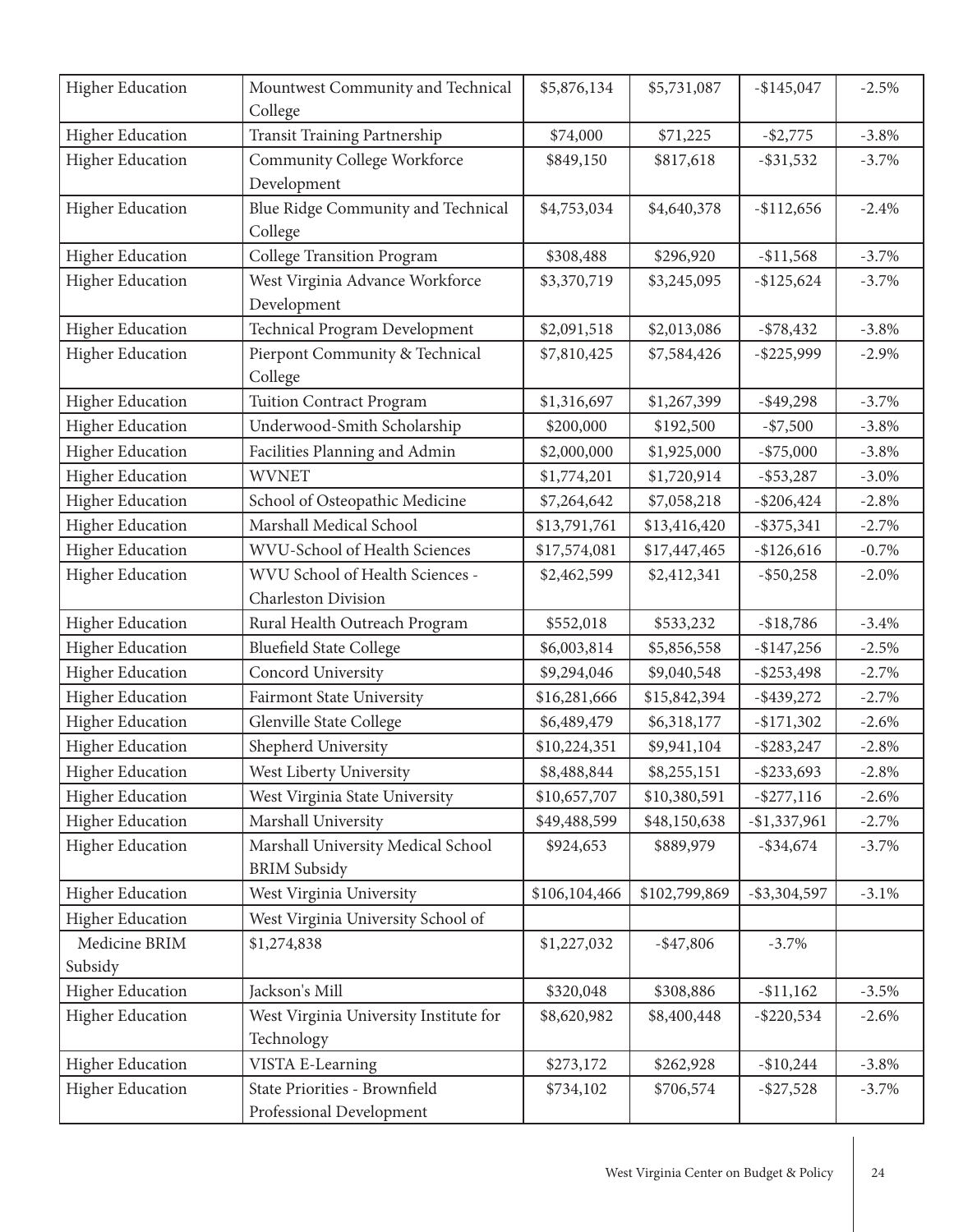| <b>Higher Education</b> | Rural Health Initiative - Medical   | \$437,975   | \$424,662   | $-$ \$13,313  | $-3.0\%$  |
|-------------------------|-------------------------------------|-------------|-------------|---------------|-----------|
|                         | Schools Support                     |             |             |               |           |
| <b>Higher Education</b> | WV Autism Training Center           | \$1,922,742 | \$1,873,340 | $-$ \$49,402  | $-2.6\%$  |
| <b>Higher Education</b> | West Virginia State University Land | \$1,908,000 | \$1,673,390 | $-$ \$234,610 | $-12.3\%$ |
|                         | Grant Match                         |             |             |               |           |
| <b>Higher Education</b> | West Virginia University - Potomac  | \$4,270,762 | \$4,177,993 | $-$ \$92,769  | $-2.2\%$  |
|                         | <b>State</b>                        |             |             |               |           |

# FY 2015 Budget Reductions – Lottery Revenue Fund

| Department                    | Agency/Program                          | FY 2013      | <b>FY 2014</b> | Reduction       | Percent    |
|-------------------------------|-----------------------------------------|--------------|----------------|-----------------|------------|
|                               |                                         | Enrolled     | Proposed       |                 | Change     |
| Commerce                      | West Virginia Development Office -      | \$8,921,634  | \$7,559,842    | $-$1,361,792$   | $-15.3%$   |
|                               | Division of Tourism                     |              |                |                 |            |
| Education                     | Assessment Program                      | \$3,240,572  | \$3,224,946    | $-$15,626$      | $-0.5%$    |
| <b>Education and the Arts</b> | Commission for National and             | \$436,449    | \$406,625      | $-$ \$29,824    | $-6.8\%$   |
|                               | <b>Community Service</b>                |              |                |                 |            |
| <b>Education and the Arts</b> | <b>College Readiness</b>                | \$184,883    | \$81,277       | $-$103,606$     | $-56.0\%$  |
| <b>Education and the Arts</b> | Division of Culture and History -       | \$5,227,761  | \$4,701,556    | $-$ \$526,205   | $-10.1%$   |
|                               | Lottery Education Fund                  |              |                |                 |            |
| <b>Education and the Arts</b> | Library Commission -Lottery             | \$18,507,637 | \$16,971,348   | $-$1,536,289$   | $-8.3%$    |
|                               | <b>Education Fund</b>                   |              |                |                 |            |
| Senior Services               | Local Programs Service Delivery Costs   | \$2,475,250  | \$2,435,250    | $-$ \$40,000    | $-1.6%$    |
| Senior Services               | Area Agencies Administration            | \$35,783     | \$0            | $-$ \$35,783    | $-100.0\%$ |
| Senior Services               | Senior Citizen Centers and Programs     | \$1,143,132  | \$893,132      | $-$ \$250,000   | $-21.9%$   |
| Senior Services               | Transfer to Division of Human           | \$21,935,090 | \$17,608,768   | $-$ \$4,326,322 | $-19.7%$   |
|                               | Services for Health Care                |              |                |                 |            |
|                               | and Title XIX Waiver for Senior         |              |                |                 |            |
|                               | Citizens                                |              |                |                 |            |
| Senior Services               | Regional Aged and Disabled Resource     | \$864,875    | \$425,000      | $-$ \$439,875   | $-50.9%$   |
|                               | Center                                  |              |                |                 |            |
| Senior Services               | Legislative Initiatives for the Elderly | \$10,000,000 | \$9,671,239    | $-$ \$328,761   | $-3.3%$    |
| Senior Services               | West Virginia Help Line                 | \$100,000    | \$0            | $-$100,000$     | $-100.0\%$ |
| Senior Services               | In-Home Services and Nutrition for      | \$4,500,000  | \$4,020,941    | $-$ \$479,059   | $-10.6%$   |
|                               | Senior Citizens                         |              |                |                 |            |
| <b>Higher Education</b>       | Marshall Medical School - RHI           | \$429,115    | \$416,142      | $-$12,973$      | $-3.0\%$   |
|                               | Program and Site Support                |              |                |                 |            |
| <b>Higher Education</b>       | WVU Health Sciences - RHI Program       | \$1,179,188  | \$1,141,355    | $-$ \$37,833    | $-3.2%$    |
|                               | and Site Support                        |              |                |                 |            |
| <b>Higher Education</b>       | RHI Program and Site Support -          | \$2,015,526  | \$0            | $-$ \$2,015,526 | $-100.0\%$ |
|                               | District Consortia                      |              |                |                 |            |
| <b>Higher Education</b>       | RHI Program and Site Support - RHEP     | \$154,553    | \$148,758      | $-$ \$5,795     | $-3.7%$    |
|                               | Program Administration                  |              |                |                 |            |